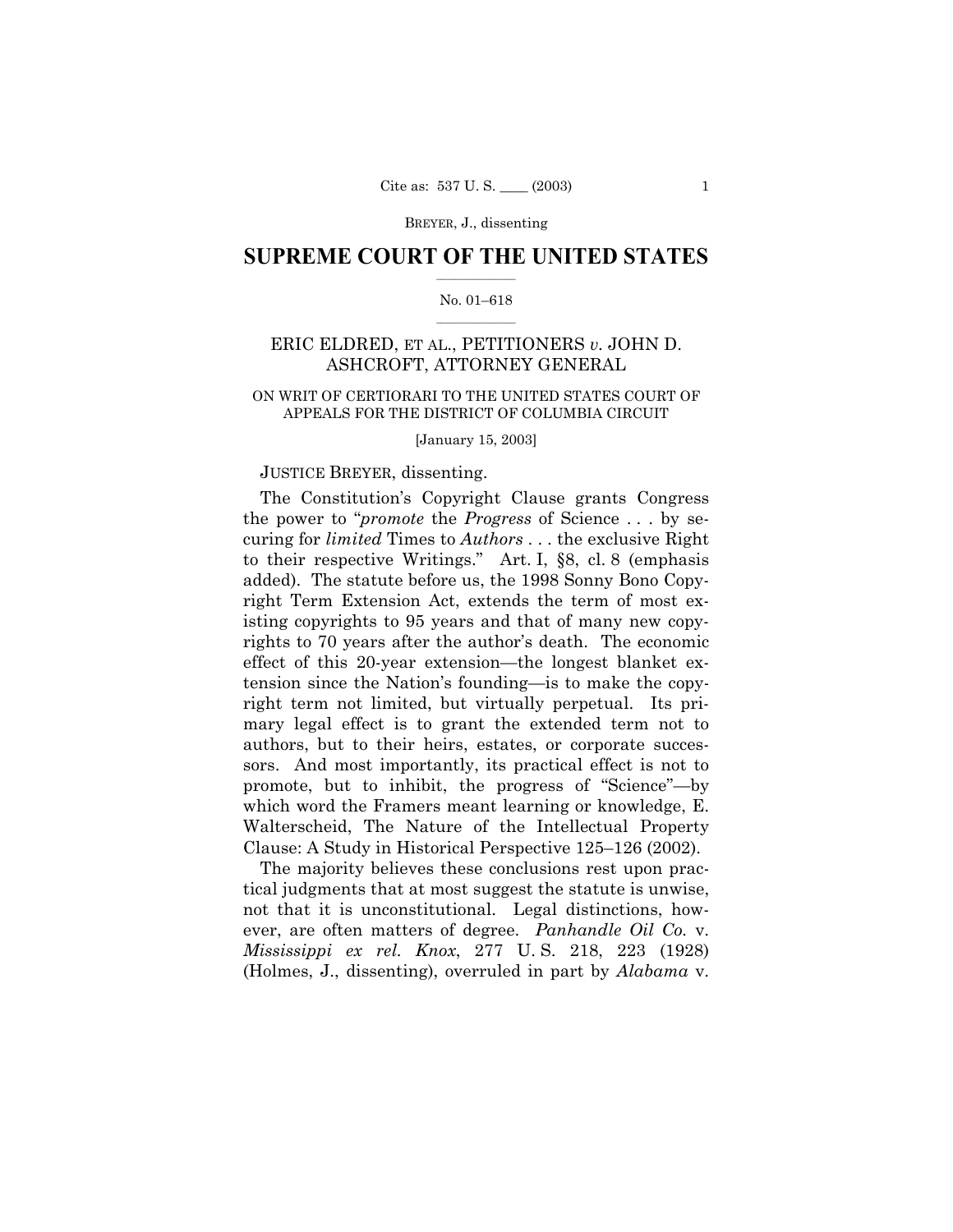*King & Boozer*, 314 U. S. 1, 8–9 (1941); accord, *Walz* v. *Tax Comm'n of City of New York,* 397 U.S. 664, 678–679 (1970). And in this case the failings of degree are so serious that they amount to failings of constitutional kind. Although the Copyright Clause grants broad legislative power to Congress, that grant has limits. And in my view this statute falls outside them.

I

The "monopoly privileges" that the Copyright Clause confers "are neither unlimited nor primarily designed to provide a special private benefit.î *Sony Corp. of America* v. *Universal City Studios, Inc.,* 464 U. S. 417, 429 (1984); cf. *Graham* v. *John Deere Co. of Kansas City,* 383 U. S. 1, 5 (1966). This Court has made clear that the Clause's limitations are judicially enforceable. *E.g.*, *Trade-Mark Cases,* 100 U.S. 82, 93–94 (1879). And, in assessing this statute for that purpose, I would take into account the fact that the Constitution is a single document, that it contains both a Copyright Clause and a First Amendment, and that the two are related.

The Copyright Clause and the First Amendment seek related objectives—the creation and dissemination of information. When working in tandem, these provisions mutually reinforce each other, the first serving as an ìengine of free expression,î *Harper & Row, Publishers, Inc.* v. *Nation Enterprises*, 471 U. S. 539, 558 (1985), the second assuring that government throws up no obstacle to its dissemination. At the same time, a particular statute that exceeds proper Copyright Clause bounds may set Clause and Amendment at cross-purposes, thereby depriving the public of the speech-related benefits that the Founders, through both, have promised.

Consequently, I would review plausible claims that a copyright statute seriously, and unjustifiably, restricts the dissemination of speech somewhat more carefully than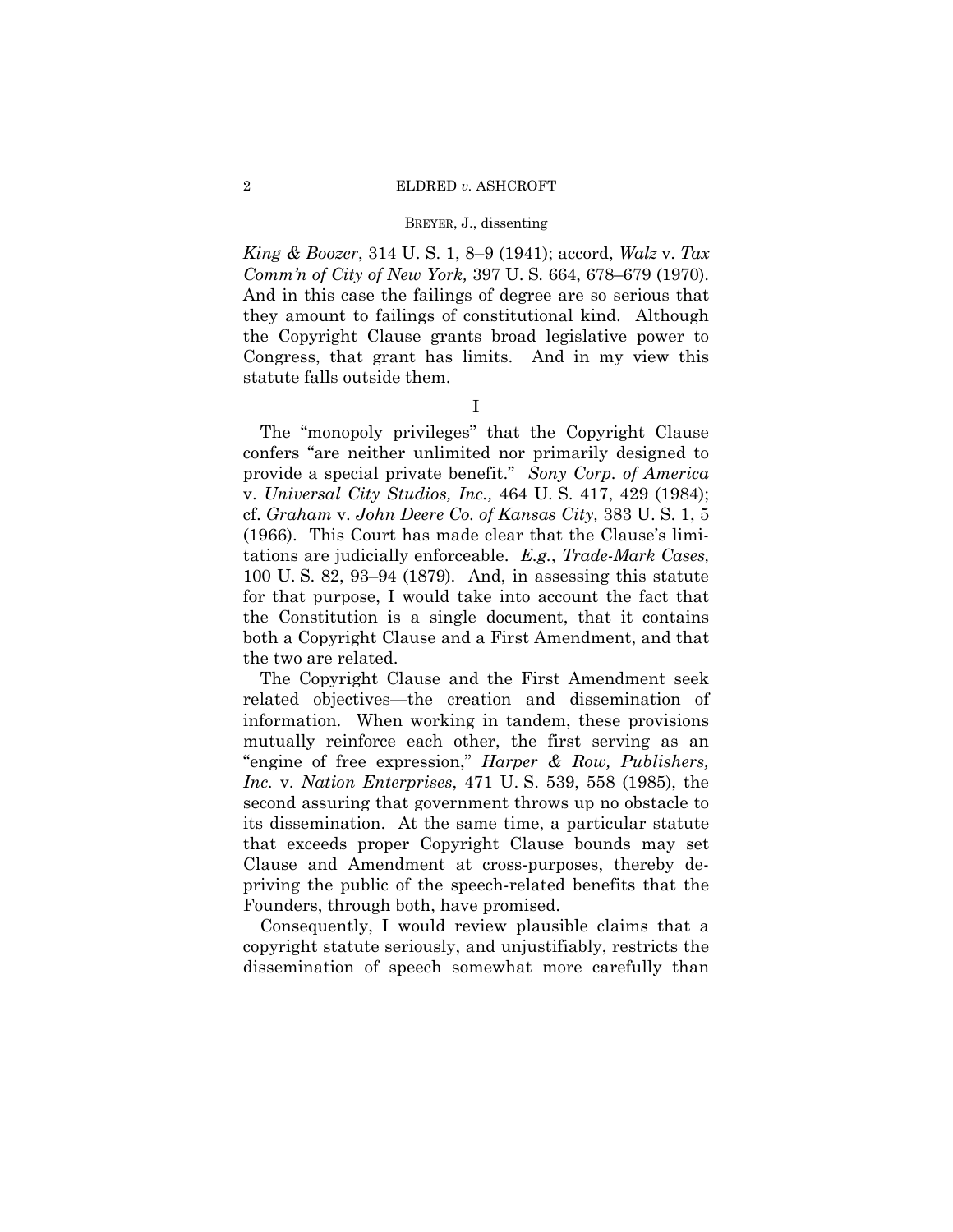reference to this Court's traditional Commerce Clause jurisprudence might suggest, cf. ante, at 13-14, and n. 10. There is no need in this case to characterize that review as a search for "congruence and proportionality," *ante*, at 27, or as some other variation of what this Court has called "intermediate scrutiny," *e.g.*, *San Francisco Arts & Athletics, Inc.* v. *United States Olympic Comm.,* 483 U. S. 522, 536–537 (1987) (applying intermediate scrutiny to a variant of normal trademark protection). Cf. *Nixon* v. *Shrink Missouri Government PAC, 528 U.S. 377, 402–403* (2000) (BREYER, J., concurring) (test of proportionality between burdens and benefits "where a law significantly implicates competing constitutionally protected interests". Rather, it is necessary only to recognize that this statute involves not pure economic regulation, but regulation of expression, and what may count as rational where economic regulation is at issue is not necessarily rational where we focus on expression—in a Nation constitutionally dedicated to the free dissemination of speech, information, learning, and culture. In this sense only, and where line-drawing among constitutional interests is at issue, I would look harder than does the majority at the statute's rationality—though less hard than precedent might justify, see, *e.g.*, *Cleburne* v. *Cleburne Living Center, Inc.,* 473 U. S. 432, 446–450 (1985); *Plyler* v. *Doe*, 457 U. S. 202, 223–224 (1982); *Department of Agriculture v. Moreno,* 413 U.S. 528, 534-538 (1973).

Thus, I would find that the statute lacks the constitutionally necessary rational support (1) if the significant benefits that it bestows are private, not public; (2) if it threatens seriously to undermine the expressive values that the Copyright Clause embodies; and (3) if it cannot find justification in any significant Clause-related objective. Where, after examination of the statute, it becomes difficult, if not impossible, even to dispute these characterizations, Congress' "choice is clearly wrong." *Helvering* v.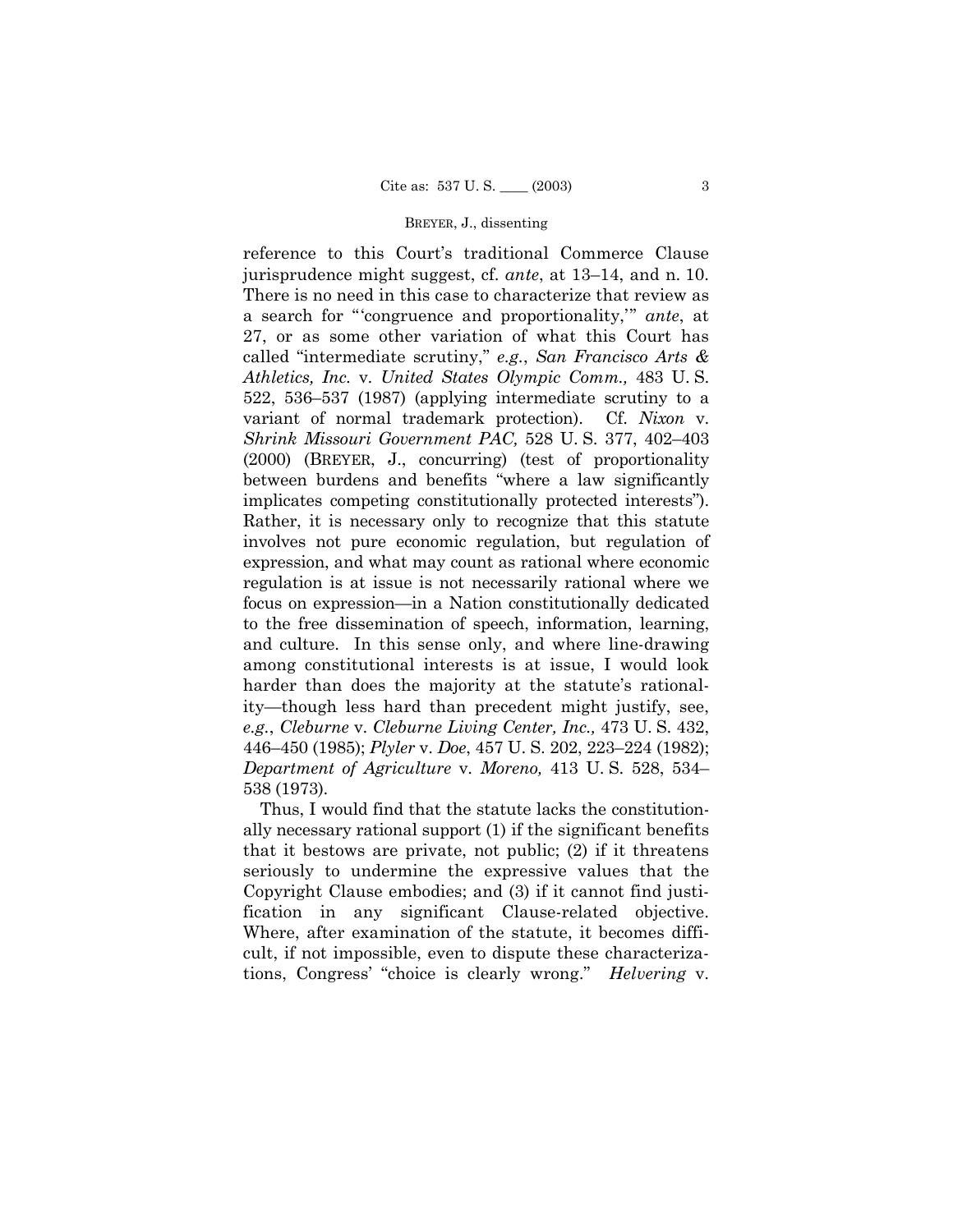*Davis*, 301 U.S. 619, 640 (1937).

### $\rm II$ A

Because we must examine the relevant statutory effects in light of the Copyright Clause's own purposes, we should begin by reviewing the basic objectives of that Clause. The Clause authorizes a "tax on readers for the purpose of giving a bounty to writers." 56 Parl. Deb. (3d Ser.) (1841) 341, 350 (Lord Macaulay). Why? What constitutional purposes does the "bounty" serve?

The Constitution itself describes the basic Clause objective as one of "promot[ing] the Progress of Science," *i.e.*, knowledge and learning. The Clause exists not to "provide" a special private benefit," Sony, supra, at 429, but "to stimulate artistic creativity for the general public good," Twentieth Century Music Corp. v. Aiken, 422 U.S. 151, 156  $(1975)$ . It does so by "motivatering" the creative activity of authors" through "the provision of a special reward." Sony, supra, at 429. The "reward" is a means, not an end. And that is why the copyright term is limited. It is limited so that its beneficiaries—the public—"will not be permanently deprived of the fruits of an artist's labors." Stewart v. Abend, 495 U.S. 207, 228 (1990).

That is how the Court previously has described the Clause's objectives. See also *Mazer* v. *Stein*, 347 U.S. 201, 219 (1954) ("[C]opyright law ... makes reward to the owner a secondary consideration" (internal quotation marks omitted); Sony, supra, at 429 ("[L]imited grant" is "intended ... to allow the public access to the products of [authors] genius after the limited period of exclusive control has expired"); *Harper & Row*, *supra*, at 545 (Copyright is "intended to increase and not to impede the harvest of knowledge"). But cf. ante, at 21–22, n. 18. And, in doing so, the Court simply has reiterated the views of the Founders.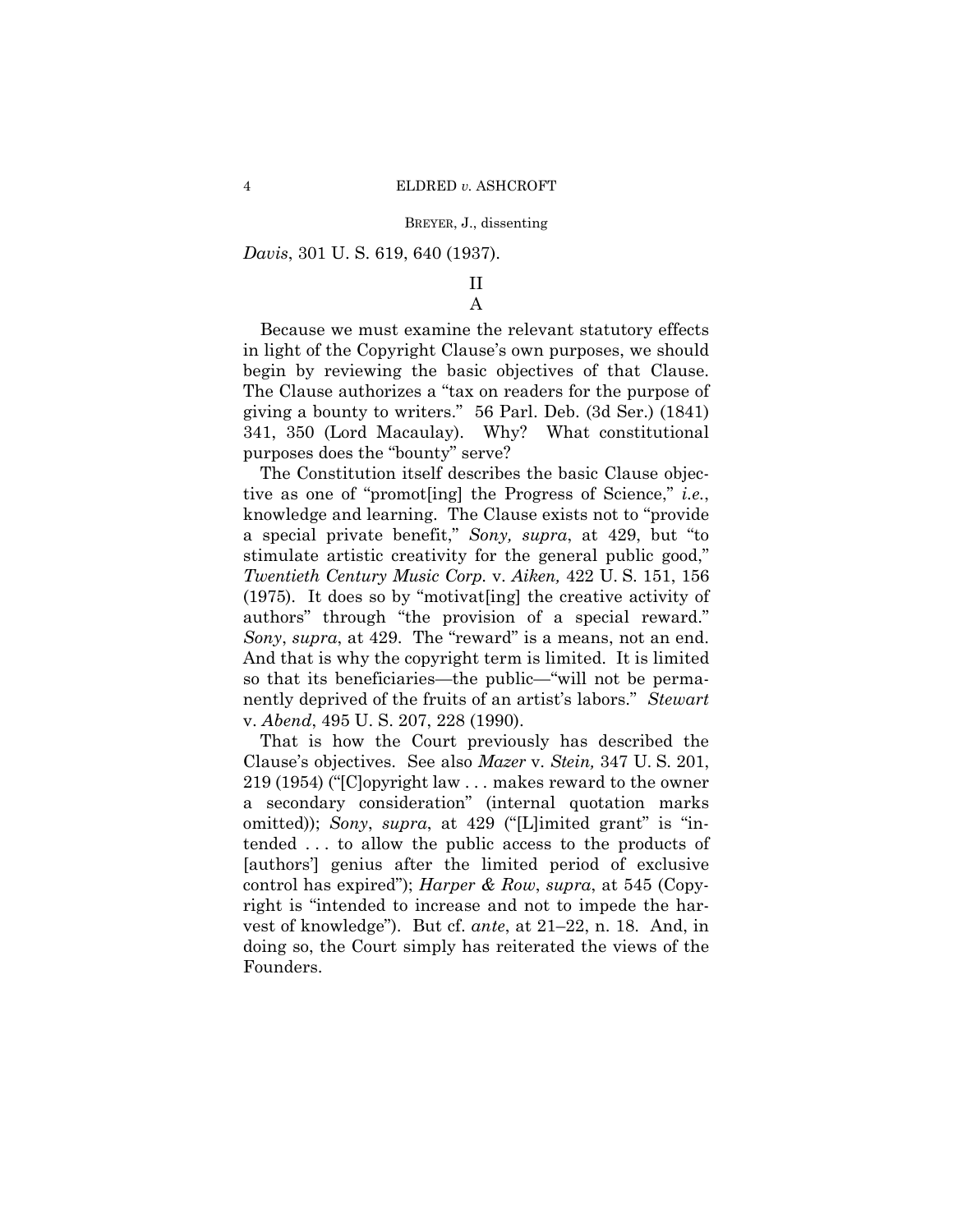Madison, like Jefferson and others in the founding generation, warned against the dangers of monopolies. See, e.g., Monopolies. Perpetuities. Corporations. Ecclesiastical Endowments. in J. Madison, Writings 756 (J. Rakove ed. 1999) (hereinafter Madison on Monopolies); Letter from Thomas Jefferson to James Madison (July 31, 1788), in 13 Papers of Thomas Jefferson 443 (J. Boyd ed. 1956) (hereinafter Papers of Thomas Jefferson) (arguing against even copyright monopolies); 2 Annals of Cong. 1917 (Gales and Seaton eds. 1834) (statement of Rep. Jackson in the First Congress, Feb. 1791) ("What was it drove our forefathers to this country? Was it not the ecclesiastical corporations and perpetual monopolies of England and Scotland?"). Madison noted that the Constitution had "limited them to two cases, the authors of Books, and of useful inventions." Madison on Monopolies He thought that in those two cases monopoly is 756. justified because it amounts to "compensation for" an actual community "benefit" and because the monopoly is "temporary"—the term originally being 14 years (once renewable). *Ibid*. Madison concluded that "under that limitation a sufficient recompence and encouragement may be given." *Ibid*. But he warned in general that monopolies must be "guarded with strictness agst abuse." Ibid.

Many Members of the Legislative Branch have expressed themselves similarly. Those who wrote the House Report on the landmark Copyright Act of 1909, for example, said that copyright was not designed "primarily" to "benefit" the "author" or "any particular class of citizens, however worthy." H.R. Rep. No. 2222, 60th Cong., 2d Sess., 6–7 (1909). Rather, under the Constitution, copyright was designed "primarily for the benefit of the public," for "the benefit of the great body of people, in that it will stimulate writing and invention." Id., at 7. And were a copyright statute not "believed, in fact, to accomplish"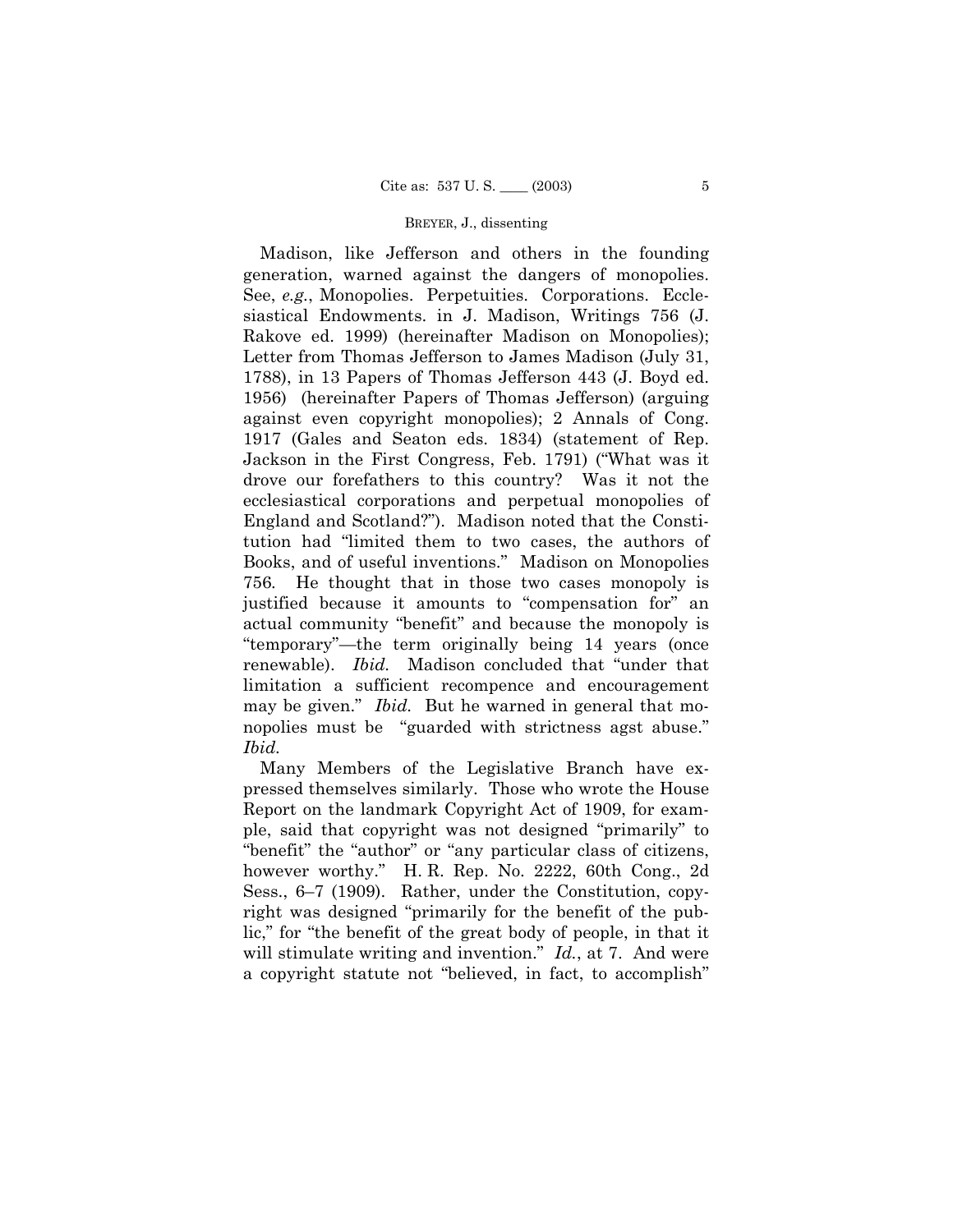the basic constitutional objective of advancing learning, that statute "would be beyond the power of Congress" to enact. Id., at 6–7. Similarly, those who wrote the House Report on legislation that implemented the Berne Convention for the Protection of Literary and Artistic Works said that "[t] he constitutional purpose of copyright is to facilitate the flow of ideas in the interest of learning." H.R. Rep. No.  $100-609$ , p.  $22$  (1988) (internal quotation marks omitted). They added:

"Under the U.S. Constitution, the primary objective of copyright law is not to reward the author, but rather to secure for the public the benefits derived from the authors' labors. By giving authors an incentive to create, the public benefits in two ways: when the original expression is created and . . . when the limited term . . . expires and the creation is added to the public domain."  $Id.$ , at 17.

For present purposes, then, we should take the following as well established: that copyright statutes must serve public, not private, ends; that they must seek "to promote the Progress" of knowledge and learning; and that they must do so both by creating incentives for authors to produce and by removing the related restrictions on dissemination after expiration of a copyright's "limited Tim[e]"-a time that (like "a *limited* monarch") is "restrain[ed]" and "circumscribe[d]," "not [left] at large," 2 S. Johnson, A Dictionary of the English Language 1151 (4th rev. ed. 1773). I would examine the statute's effects in light of these well-established constitutional purposes.

This statute, like virtually every copyright statute, imposes upon the public certain expression-related costs in the form of (1) royalties that may be higher than necessary to evoke creation of the relevant work, and (2) a require-

B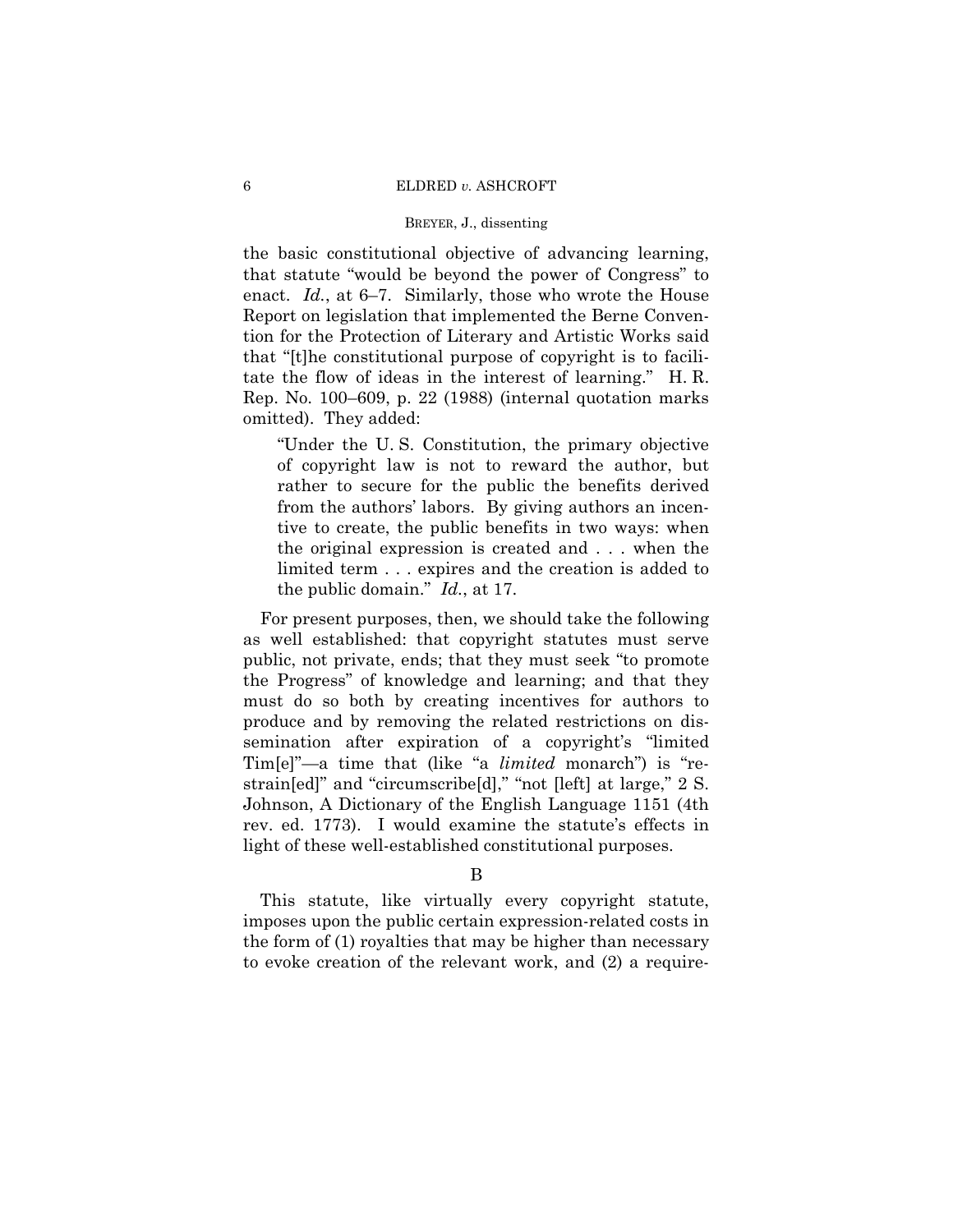ment that one seeking to reproduce a copyrighted work must obtain the copyright holder's permission. The first of these costs translates into higher prices that will potentially restrict a work's dissemination. The second means search costs that themselves may prevent reproduction even where the author has no objection. Although these costs are, in a sense, inevitable concomitants of copyright protection, there are special reasons for thinking them especially serious here.

First, the present statute primarily benefits the holders of existing copyrights, *i.e.*, copyrights on works already created. And a Congressional Research Service (CRS) study prepared for Congress indicates that the added royalty-related sum that the law will transfer to existing copyright holders is large. E. Rappaport, CRS Report for Congress, Copyright Term Extension: Estimating the Economic Values (1998) (hereinafter CRS Report). In conjunction with official figures on copyright renewals, the CRS Report indicates that only about 2% of copyrights between 55 and 75 years old retain commercial value—*i.e.*, still generate royalties after that time. Brief for Petitioners 7 (estimate, uncontested by respondent, based on data from the CRS, Census Bureau, and Library of Congress). But books, songs, and movies of that vintage still earn about \$400 million per year in royalties. CRS Report 8, 12, 15. Hence, (despite declining consumer interest in any given work over time) one might conservatively estimate that 20 extra years of copyright protection will mean the transfer of several billion extra royalty dollars to holders of existing copyrights—copyrights that, together, already will have earned many billions of dollars in royalty "reward.î See *id.*, at 16.

The extra royalty payments will not come from thin air. Rather, they ultimately come from those who wish to read or see or hear those classic books or films or recordings that have survived. Even the \$500,000 that United Air-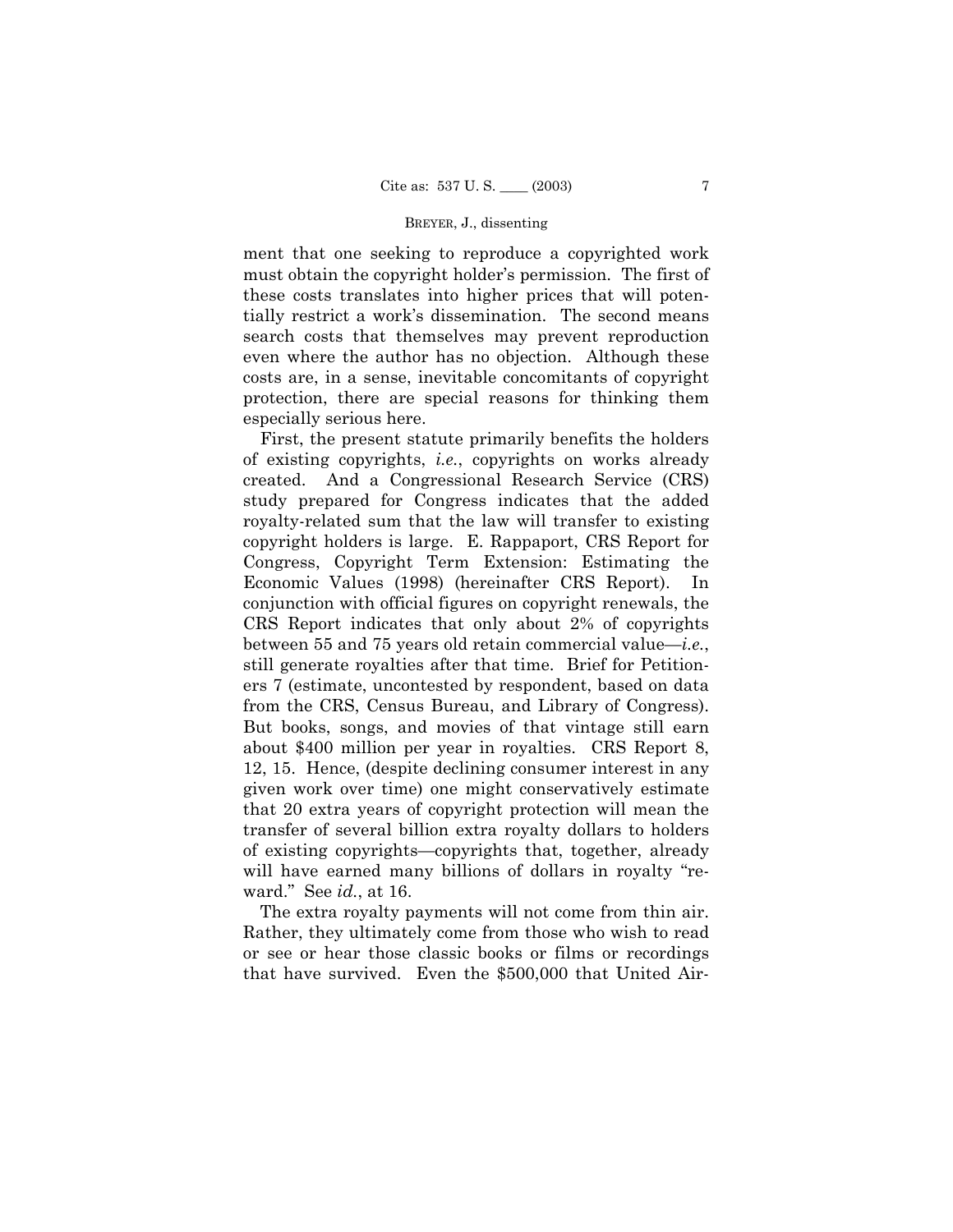#### 8 ELDRED *v.* ASHCROFT

#### BREYER, J., dissenting

lines has had to pay for the right to play George Gershwinís 1924 classic Rhapsody in Blue represents a cost of doing business, potentially reflected in the ticket prices of those who fly. See Ganzel, Copyright or Copywrong? Training 36, 42 (Dec. 2002). Further, the likely amounts of extra royalty payments are large enough to suggest that unnecessarily high prices will unnecessarily restrict distribution of classic works (or lead to disobedience of the law)—not just in theory but in practice. Cf.  $CRS$  Report 3 ("[N]ew, cheaper editions can be expected when works come out of copyright"); Brief for College Art Association et al. as *Amici Curiae* 24 (One year after expiration of copyright on Willa Cather's My Antonia, seven new editions appeared at prices ranging from \$2 to \$24); Ganzel, *supra*, at  $40-41$ ,  $44$  (describing later abandoned plans to charge individual Girl Scout camps \$257 to \$1,439 annually for a license to sing songs such as God Bless America around a campfire).

A second, equally important, cause for concern arises out of the fact that copyright extension imposes a "permissions" requirement—not only upon potential users of ìclassicî works that still retain commercial value, but also upon potential users of *any other work* still in copyright. Again using CRS estimates, one can estimate that, by 2018, the number of such works 75 years of age or older will be about 350,000. See Brief for Petitioners 7. Because the Copyright Act of 1976 abolished the requirement that an owner must renew a copyright, such still-incopyright works (of little or no commercial value) will eventually number in the millions. See Pub. L. 94–553, §§302-304, 90 Stat. 2572-2576; U. S. Dept. of Commerce, Bureau of Census, Statistical History of the United States: From Colonial Times to the Present 956 (1976) (hereinafter Statistical History).

The potential users of such works include not only movie buffs and aging jazz fans, but also historians, scholars,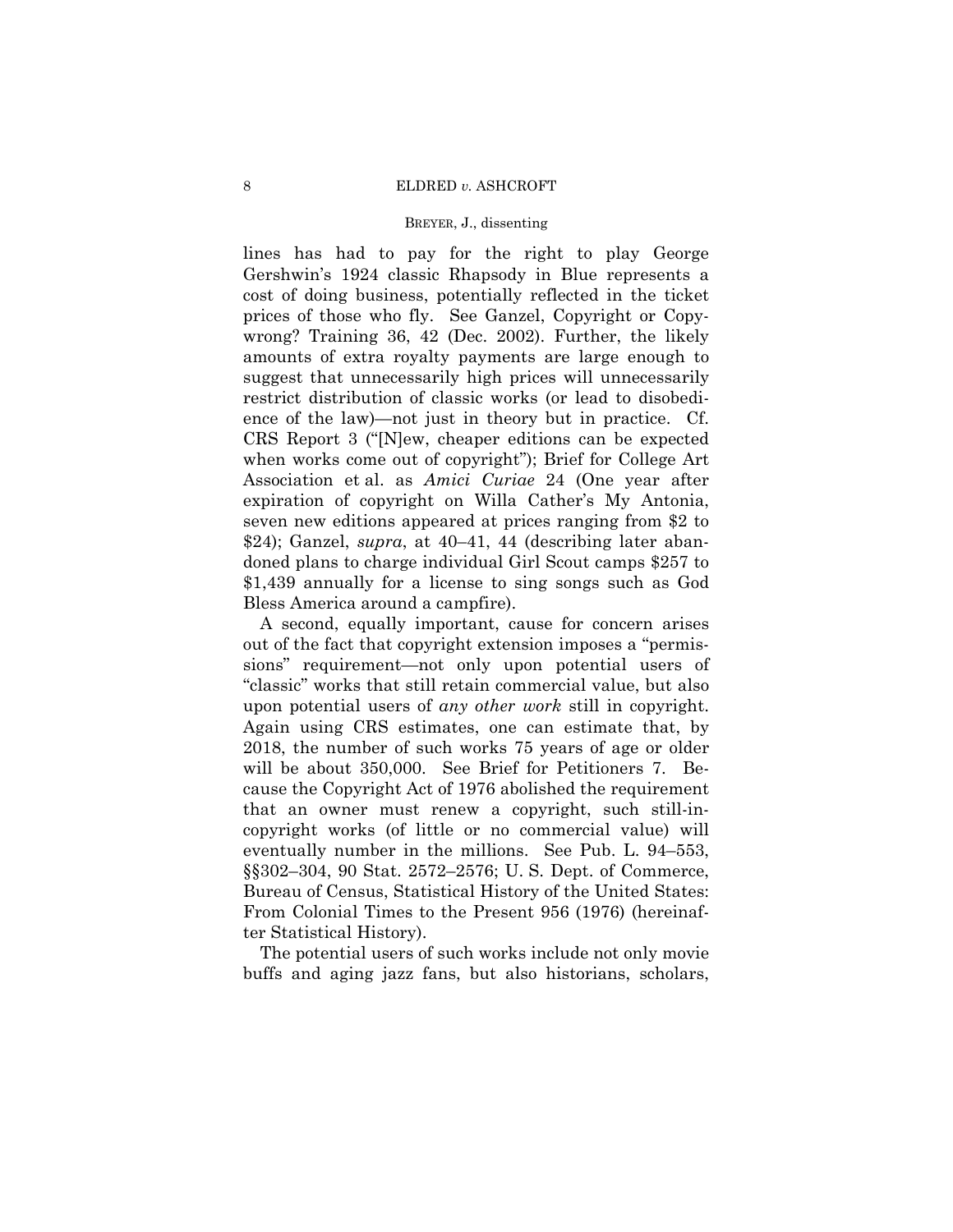teachers, writers, artists, database operators, and researchers of all kinds—those who want to make the past accessible for their own use or for that of others. The permissions requirement can inhibit their ability to accomplish that task. Indeed, in an age where computeraccessible databases promise to facilitate research and learning, the permissions requirement can stand as a significant obstacle to realization of that technological hope.

 The reason is that the permissions requirement can inhibit or prevent the use of old works (particularly those without commercial value): (1) because it may prove expensive to track down or to contract with the copyright holder, (2) because the holder may prove impossible to find, or (3) because the holder when found may deny permission either outright or through misinformed efforts to bargain. The CRS, for example, has found that the cost of seeking permission "can be prohibitive." CRS Report 4. And *amici,* along with petitioners, provide examples of the kinds of significant harm at issue.

Thus, the American Association of Law Libraries points out that the clearance process associated with creating an electronic archive, Documenting the American South, ìconsumed approximately a dozen man-hoursî *per work*. Brief for American Association of Law Libraries et al. as *Amici Curiae* 20. The College Art Association says that the costs of obtaining permission for use of single images, short excerpts, and other short works can become prohibitively high; it describes the abandonment of efforts to include, *e.g.*, campaign songs, film excerpts, and documents exposing "horrors of the chain gang" in historical works or archives; and it points to examples in which copyright holders in effect have used their control of copyright to try to control the content of historical or cultural works. Brief for College Art Association et al. as *Amici Curiae* 7–13. The National Writers Union provides simi-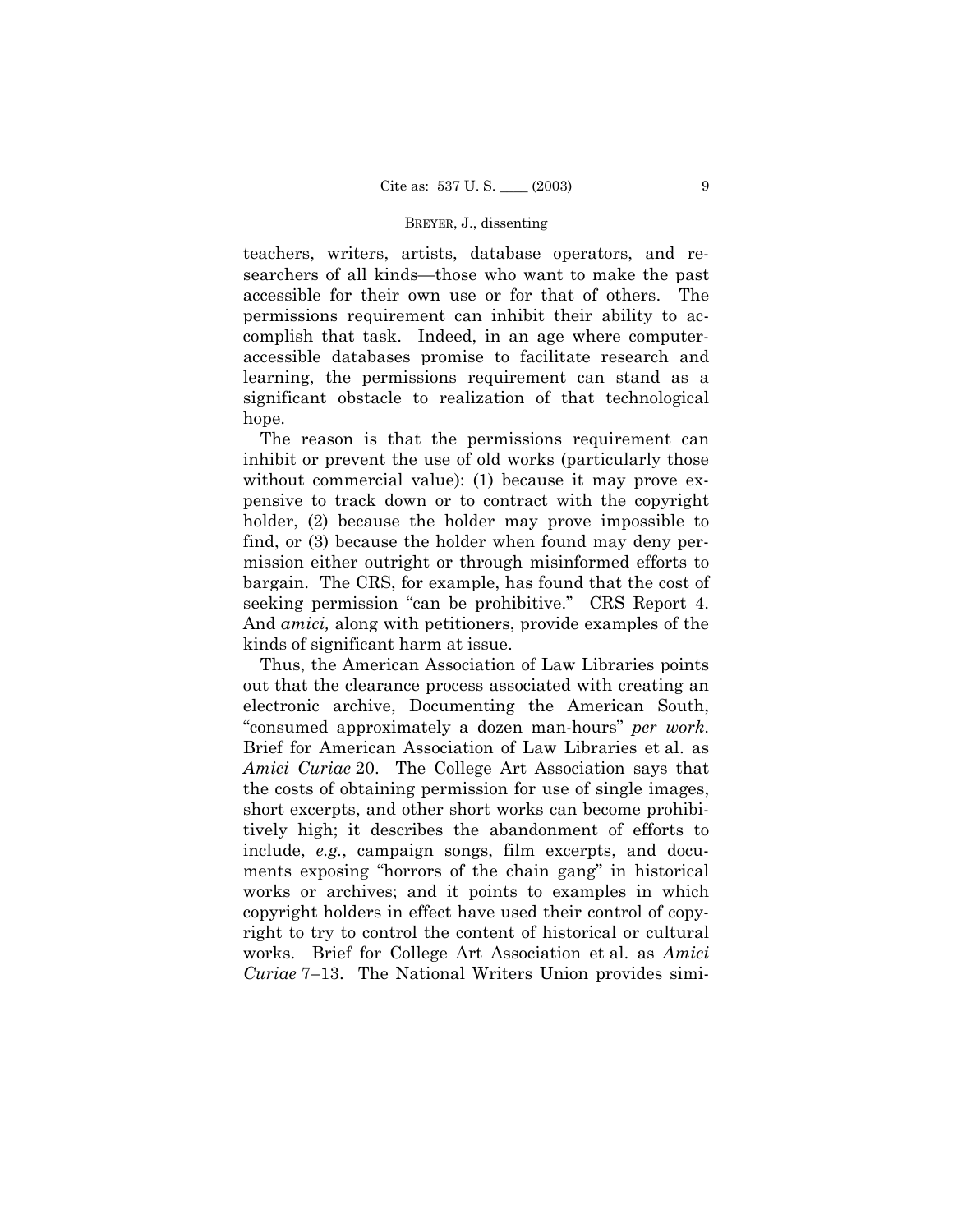lar examples. Brief for National Writers Union et al. as *Amici Curiae* 25–27. Petitioners point to music fees that may prevent youth or community orchestras, or church choirs, from performing early 20th-century music. Brief for Petitioners 3–5; see also App. 16–17 (Copyright extension caused abandonment of plans to sell sheet music of Maurice Ravelís Alborada Del Gracioso). *Amici* for petitioners describe how electronic databases tend to avoid adding to their collections works whose copyright holders may prove difficult to contact, see, *e.g.*, Arms, Getting the Picture: Observations from the Library of Congress on Providing Online Access to Pictorial Images, 48 Library Trends 379, 405 (1999) (describing how this tendency applies to the Library of Congress' own digital archives).

As I have said, to some extent costs of this kind accompany any copyright law, regardless of the length of the copyright term. But to extend that term, preventing works from the 1920's and 1930's from falling into the public domain, will dramatically increase the size of the costs just as—perversely —the likely benefits from protection diminish. See *infra*, at 13–15. The older the work, the less likely it retains commercial value, and the harder it will likely prove to find the current copyright holder. The older the work, the more likely it will prove useful to the historian, artist, or teacher. The older the work, the less likely it is that a sense of authors' rights can justify a copyright holderís decision not to permit reproduction, for the more likely it is that the copyright holder making the decision is not the work's creator, but, say, a corporation or a great-grandchild whom the work's creator never knew. Similarly, the costs of obtaining permission, now perhaps ranging in the millions of dollars, will multiply as the number of holders of affected copyrights increases from several hundred thousand to several million. See *supra*, at 8. The costs to the users of nonprofit databases, now numbering in the low millions, will multiply as the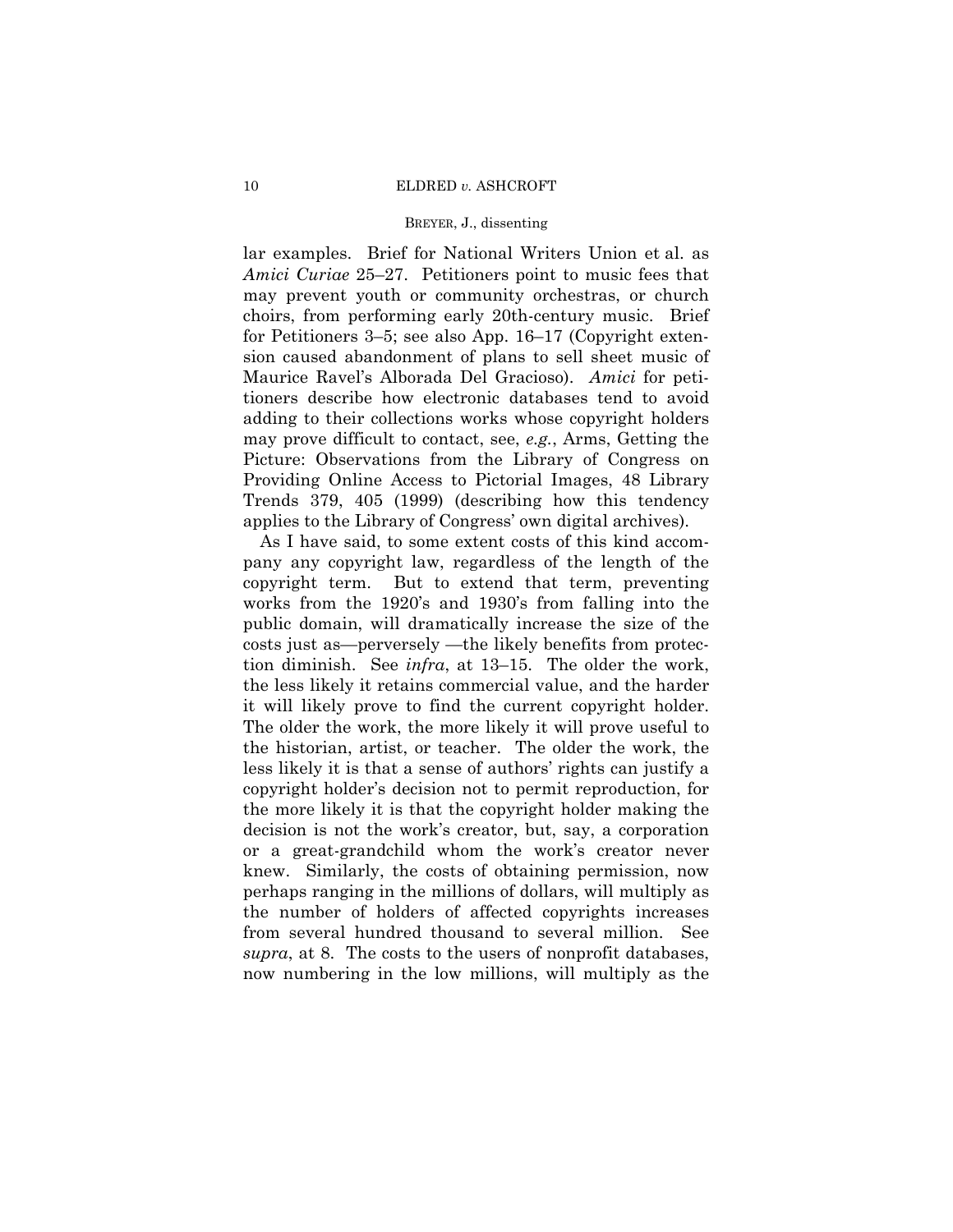use of those computer-assisted databases becomes more prevalent. See, *e.g.*, Brief for Internet Archive et al. as *Amici Curiae* 2, 21, and n. 37 (describing nonprofit Project Gutenberg). And the qualitative costs to education, learning, and research will multiply as our children become ever more dependent for the content of their knowledge upon computer-accessible databases—thereby condemning that which is not so accessible, say, the cultural content of early 20th-century history, to a kind of intellectual purgatory from which it will not easily emerge.

The majority finds my description of these permissionsrelated harms overstated in light of Congress' inclusion of a statutory exemption, which, during the last 20 years of a copyright term, exempts "facsimile or digital" reproduction by a "library or archives" "for purposes of preservation, scholarship, or research,î 17 U. S. C. ß108(h). *Ante*, at 30. This exemption, however, applies only where the copy is made for the special listed purposes; it simply permits a library (not any other subsequent users) to make "a copy" for those purposes; it covers only "published" works not "subject to normal commercial exploitation" and not obtainable, apparently not even as a used copy, at a "reasonable price"; and it insists that the library assure itself through "reasonable investigation" that these conditions have been met. 17 U.S.C. §108(h). What database proprietor can rely on so limited an exemption—particularly when the phrase "reasonable investigation" is so openended and particularly if the database has commercial, as well as non-commercial, aspects?

The majority also invokes the "fair use" exception, and it notes that copyright law itself is restricted to protection of a workís expression, not its substantive content. *Ante*, at  $29-30$ . Neither the exception nor the restriction, however, would necessarily help those who wish to obtain from electronic databases material that is not there—say, teachers wishing their students to see albums of Depres-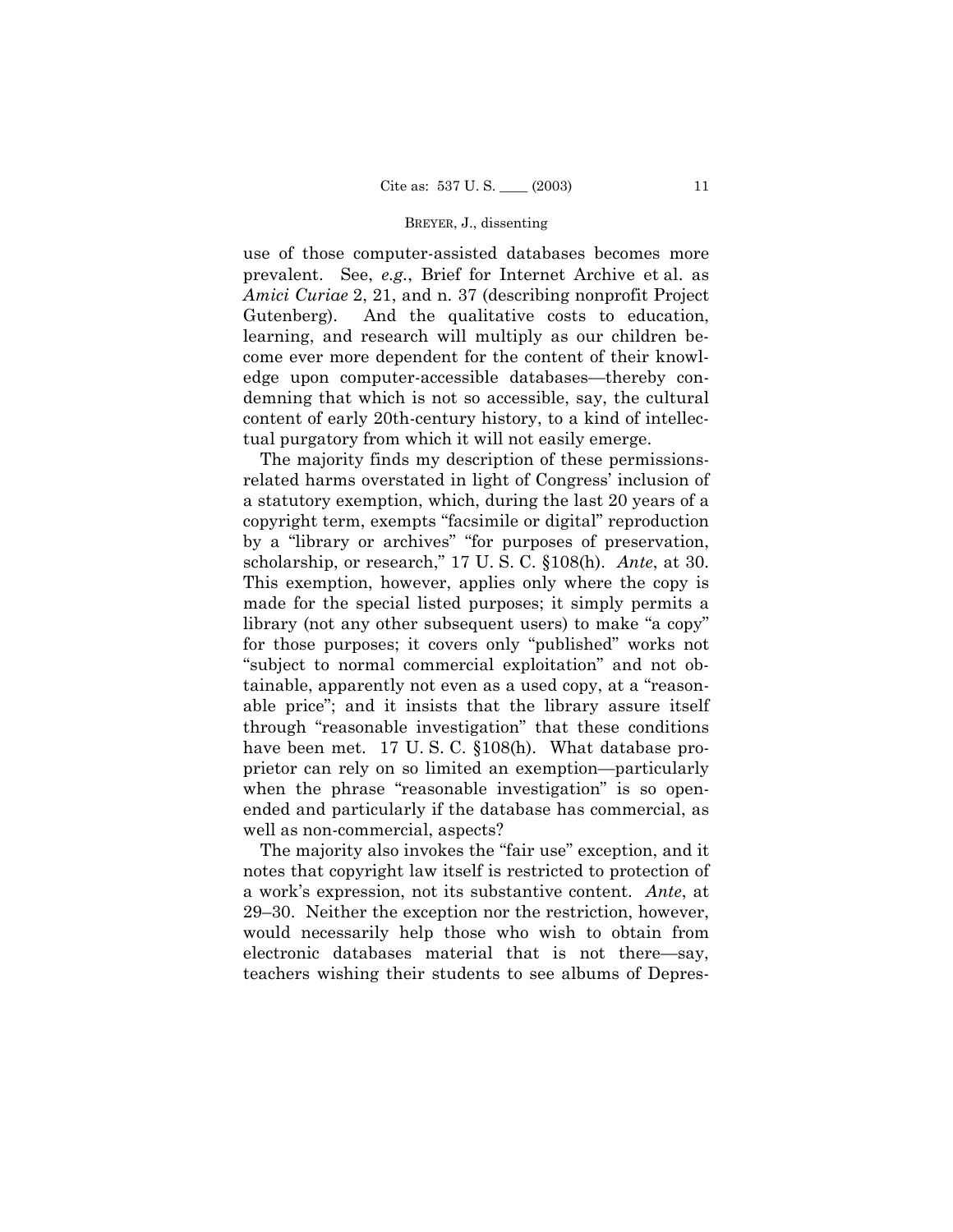sion Era photographs, to read the recorded words of those who actually lived under slavery, or to contrast, say, Gary Cooperís heroic portrayal of Sergeant York with filmed reality from the battlefield of Verdun. Such harm, and more, see *supra*, at 6–11, will occur despite the 1998 Act's exemptions and despite the other "First Amendment" safeguardsî in which the majority places its trust, *ante*, at  $29 - 30.$ 

I should add that the Motion Picture Association of America also finds my concerns overstated, at least with respect to films, because the extension will sometimes make it profitable to reissue old films, saving them from extinction. Brief for Motion Picture Association of America, Inc., as *Amicus Curiae* 14–24. Other film preservationists note, however, that only a small minority of the many films, particularly silent films, from the 1920's and 1930ís have been preserved. 1 Report of the Librarian of Congress, Film Preservation 1993, pp. 3–4 (Half of all pre-1950 feature films and more than 80% of all such pre-1929 films have already been lost); cf. Brief for Hal Roach Studios et al. as *Amici Curiae* 18 (Out of 1,200 Twenties Era silent films still under copyright, 63 are now available on digital video disc). They seek to preserve the remainder. See, *e.g.*, Brief for Internet Archive et al. as *Amici Curiae* 22 (Nonprofit database digitized 1,001 public-domain films, releasing them online without charge); 1 Film Preservation 1993, *supra*, at 23 (reporting well over 200,000 titles held in public archives). And they tell us that copyright extension will impede preservation by forbidding the reproduction of films within their own or within other public collections. Brief for Hal Roach Studios et al. as *Amici Curiae* 10–21; see also Brief for Internet Archive et al. as *Amici Curiae* 16–29; Brief for American Association of Law Libraries et al. as *Amici Curiae* 26-27.

Because this subsection concerns only costs, not countervailing benefits, I shall simply note here that, with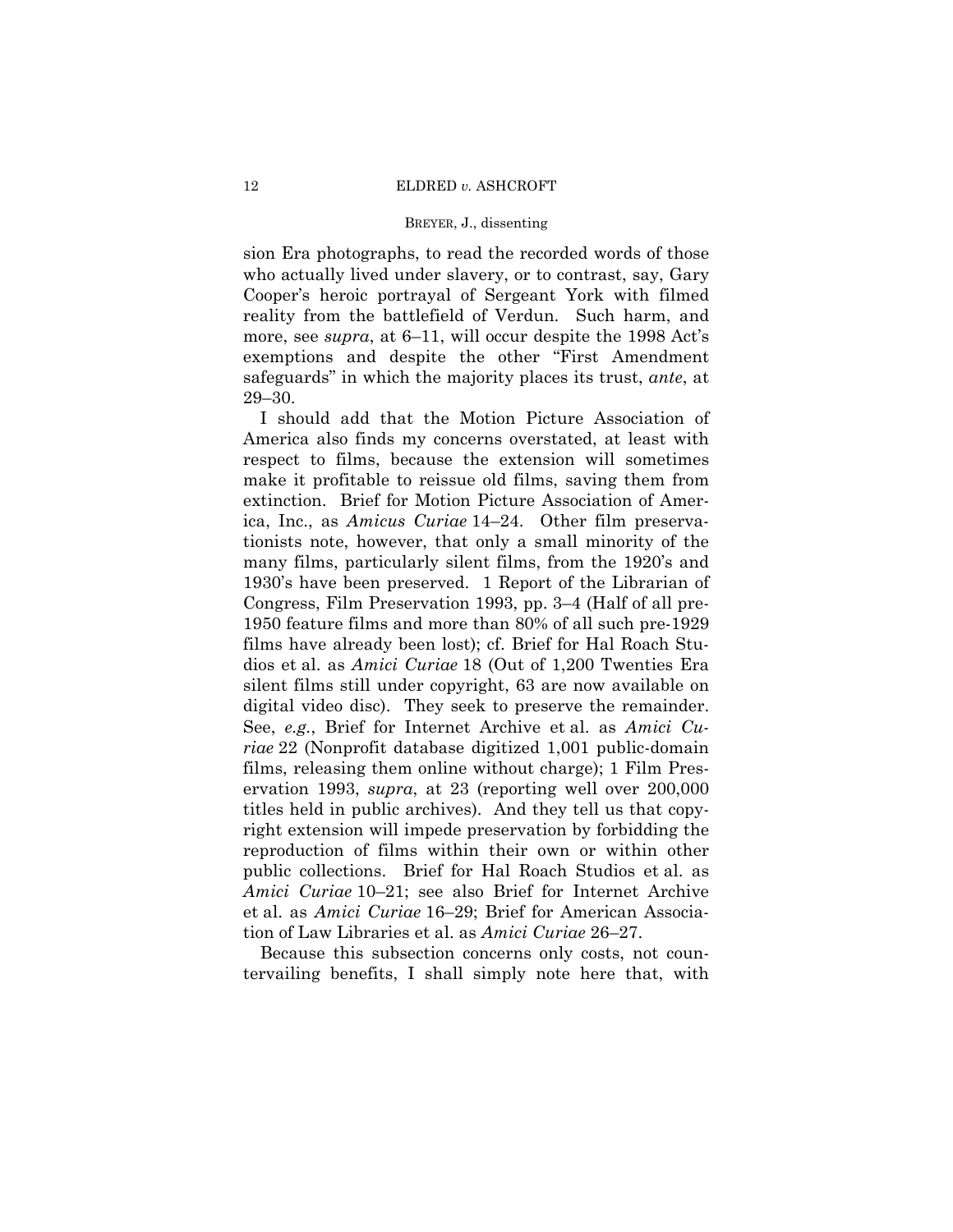respect to films as with respect to other works, extension does cause substantial harm to efforts to preserve and to disseminate works that were created long ago. And I shall turn to the second half of the equation: Could Congress reasonably have found that the extension's toll-related and permissions-related harms are justified by extension's countervailing preservationist incentives or in other ways?

 $\mathcal{C}$ 

What copyright-related benefits might justify the statute's extension of copyright protection? First, no one could reasonably conclude that copyright's traditional economic rationale applies here. The extension will not act as an economic spur encouraging authors to create new works. See *Mazer*, 347 U.S., at 219 (The "economic philosophy" of the Copyright Clause is to "advance public welfare" by "encourag[ing] individual effort" through "personal gain"); see also *ante*, at 21–22, n. 18 ("[C]opyright law serves public ends by providing individuals with an incentive to pursue private ones"). No potential author can reasonably believe that he has more than a tiny chance of writing a classic that will survive commercially long enough for the copyright extension to matter. After all, if, after 55 to 75 years, only 2% of all copyrights retain commercial value, the percentage surviving after 75 years or more (a typical pre-extension copyright term)—must be far smaller. See s*upra*, at 7; CRS Report 7 (estimating that, even after copyright renewal, about 3.8% of copyrighted books go out of print each year). And any remaining monetary incentive is diminished dramatically by the fact that the relevant royalties will not arrive until 75 years or more into the future, when, not the author, but distant heirs, or shareholders in a successor corporation, will receive them. Using assumptions about the time value of money provided us by a group of economists (including five Nobel prize winners), Brief for George A. Akerlof et al. as *Amici*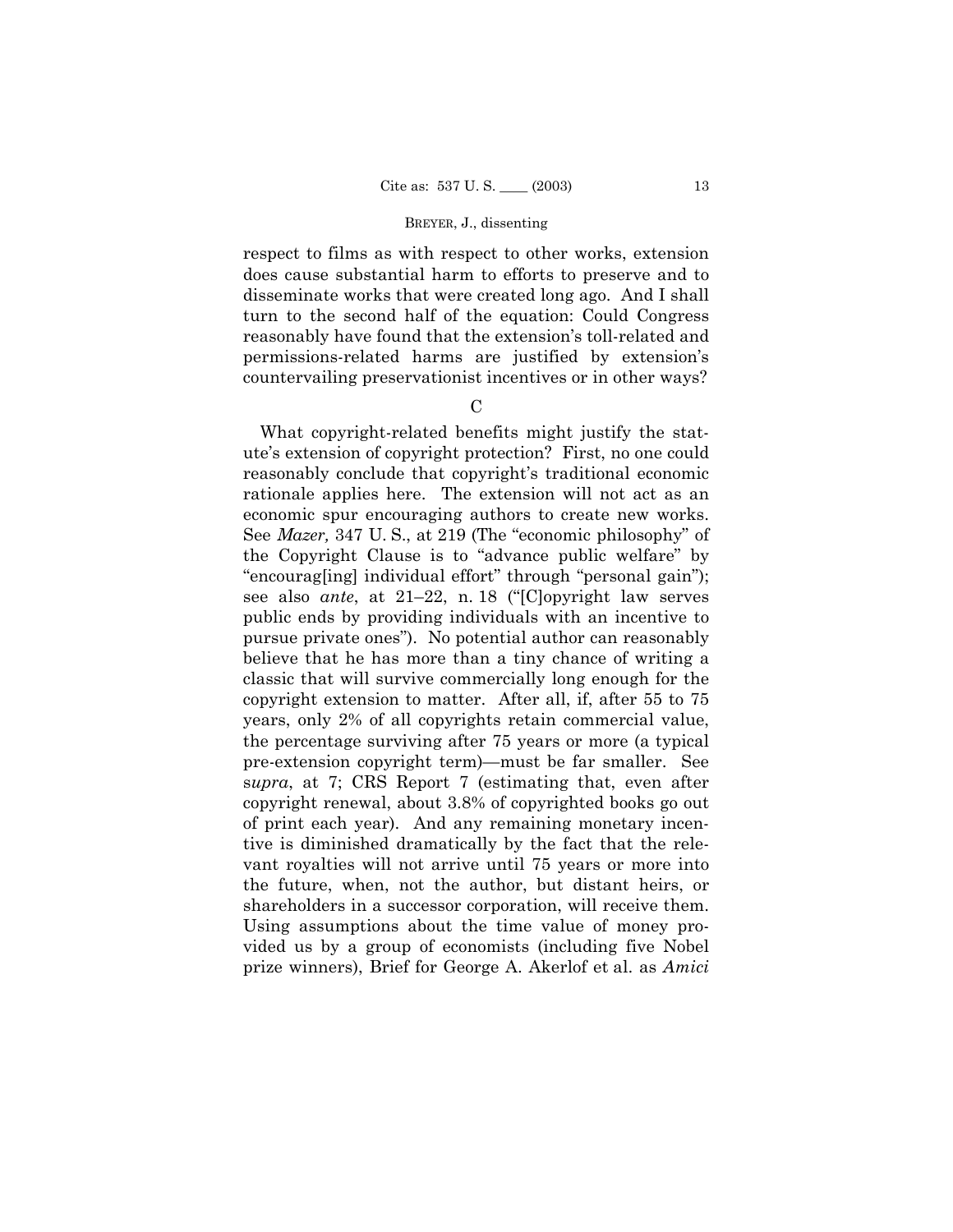*Curiae* 5–7, it seems fair to say that, for example, a 1% likelihood of earning \$100 annually for 20 years, starting 75 years into the future, is worth less than seven cents today. See id., at 3a; see also CRS Report 5. See generally Appendix, Part A, *infra*.

What potential Shakespeare, Wharton, or Hemingway would be moved by such a sum? What monetarily motivated Melville would not realize that he could do better for his grandchildren by putting a few dollars into an interestbearing bank account? The Court itself finds no evidence to the contrary. It refers to testimony before Congress (1) that the copyright system's incentives encourage creation, and (2) (referring to Noah Webster) that income earned from one work can help support an artist who "'continue[s] to create." Ante, at 16-17, n. 15. But the first of these amounts to no more than a set of undeniably true propositions about the value of incentives in general. And the applicability of the second to *this* Act is mysterious. How will extension help today's Noah Webster create new works 50 years after his death? Or is that hypothetical Webster supposed to support himself with the extension's present discounted value, *i.e.*, a few pennies? Or (to change the metaphor) is the argument that Dumas fils would have written more books had Dumas pere's Three Musketeers earned more royalties?

Regardless, even if this cited testimony were meant more specifically to tell Congress that somehow, somewhere, some potential author might be moved by the thought of great-grandchildren receiving copyright royalties a century hence, so might some potential author also be moved by the thought of royalties being paid for two centuries, five centuries, 1,000 years, "'til the End of Time." And from a rational economic perspective the time difference among these periods makes no real difference. The present extension will produce a copyright period of protection that, even under conservative assumptions, is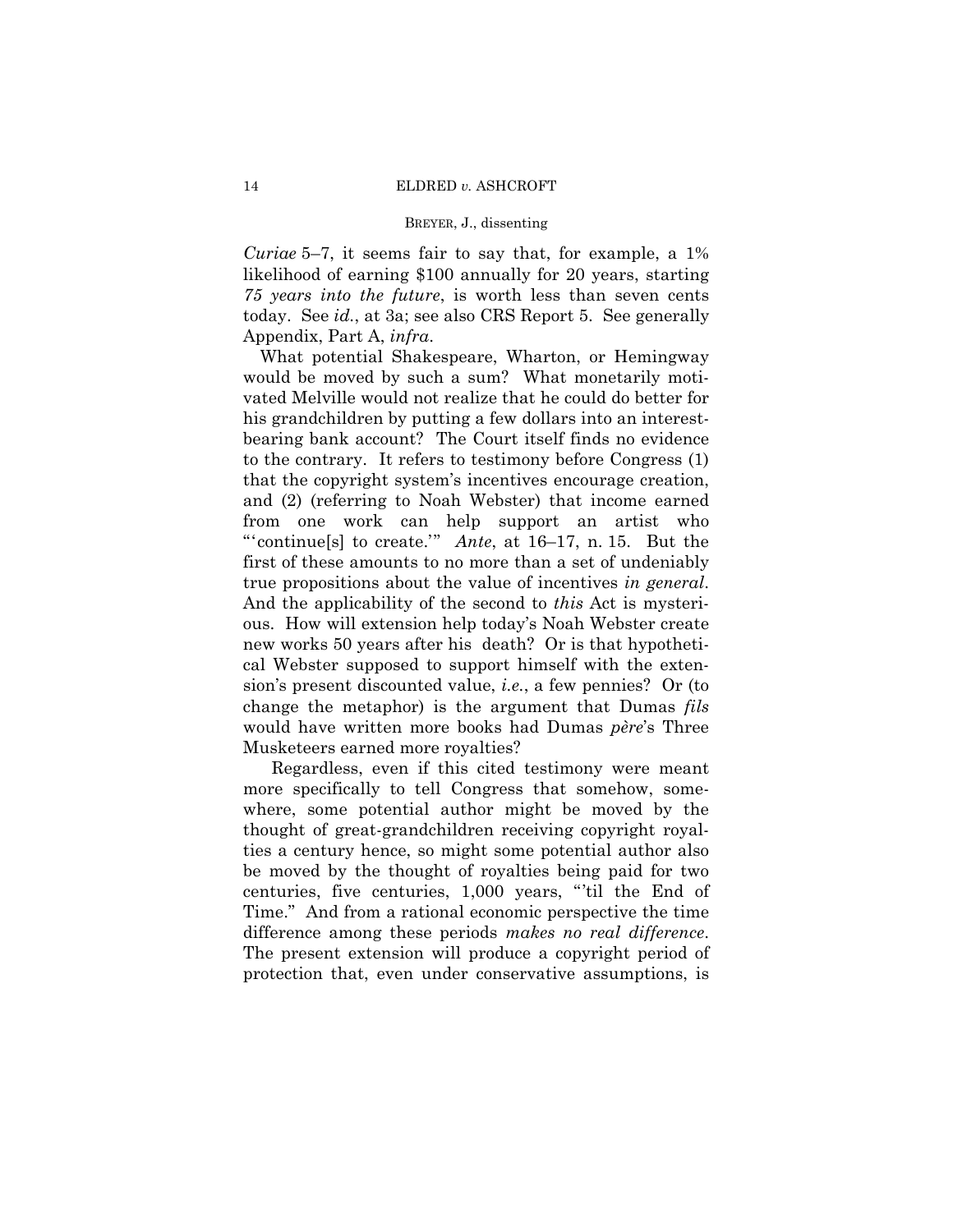worth more than 99.8% of protection in perpetuity (more than 99.99% for a songwriter like Irving Berlin and a song like Alexander's Ragtime Band). See Appendix, Part A, *infra*. The lack of a practically meaningful distinction from an author's *ex ante* perspective between (a) the statute's extended terms and (b) an infinite term makes this latest extension difficult to square with the Constitution's insistence on "limited Times." Cf. Tr. of Oral Arg. 34 (Solicitor General's related concession).

I am not certain why the Court considers it relevant in this respect that "[n]othing ... warrants construction of the [1998 Act's] 20-year term extension as a congressional attempt to evade or override the 'limited Times' constraint." Ante, at 18. Of course Congress did not intend to act unconstitutionally. But it may have sought to test the Constitution's limits. After all, the statute was named after a Member of Congress, who, the legislative history records, "wanted the term of copyright protection to last forever." 144 Cong. Rec. H9952 (daily ed. Oct. 7, 1998) (statement of Rep. Mary Bono). See also Copyright Term, Film Labeling, and Film Preservation Legislation: Hearings on H.R. 989 et al. before the Subcommittee on Courts and Intellectual Property of the House Judiciary Committee, 104th Cong., 1st Sess., 94 (1995) (hereinafter House Hearings) (statement of Rep. Sonny Bono) (questioning why copyrights should ever expire); *ibid.* (statement of Rep. Berman) ("I guess we could . . . just make a permanent moratorium on the expiration of copyrights"); id., at 230 (statement of Rep. Hoke) ("Why 70 years? Why not forever? Why not 150 years?"); cf. *ibid.* (statement of the Register of Copyrights) (In Copyright Office proceedings, "[t] he Songwriters Guild suggested a perpetual term"); id., at 234 (statement of Quincy Jones) (Tm particularly fascinated with Representative Hoke's statement.... [W]hy not forever?"); id., at 277 (statement of Quincy Jones) ("If we can start with 70, add 20, it would be a good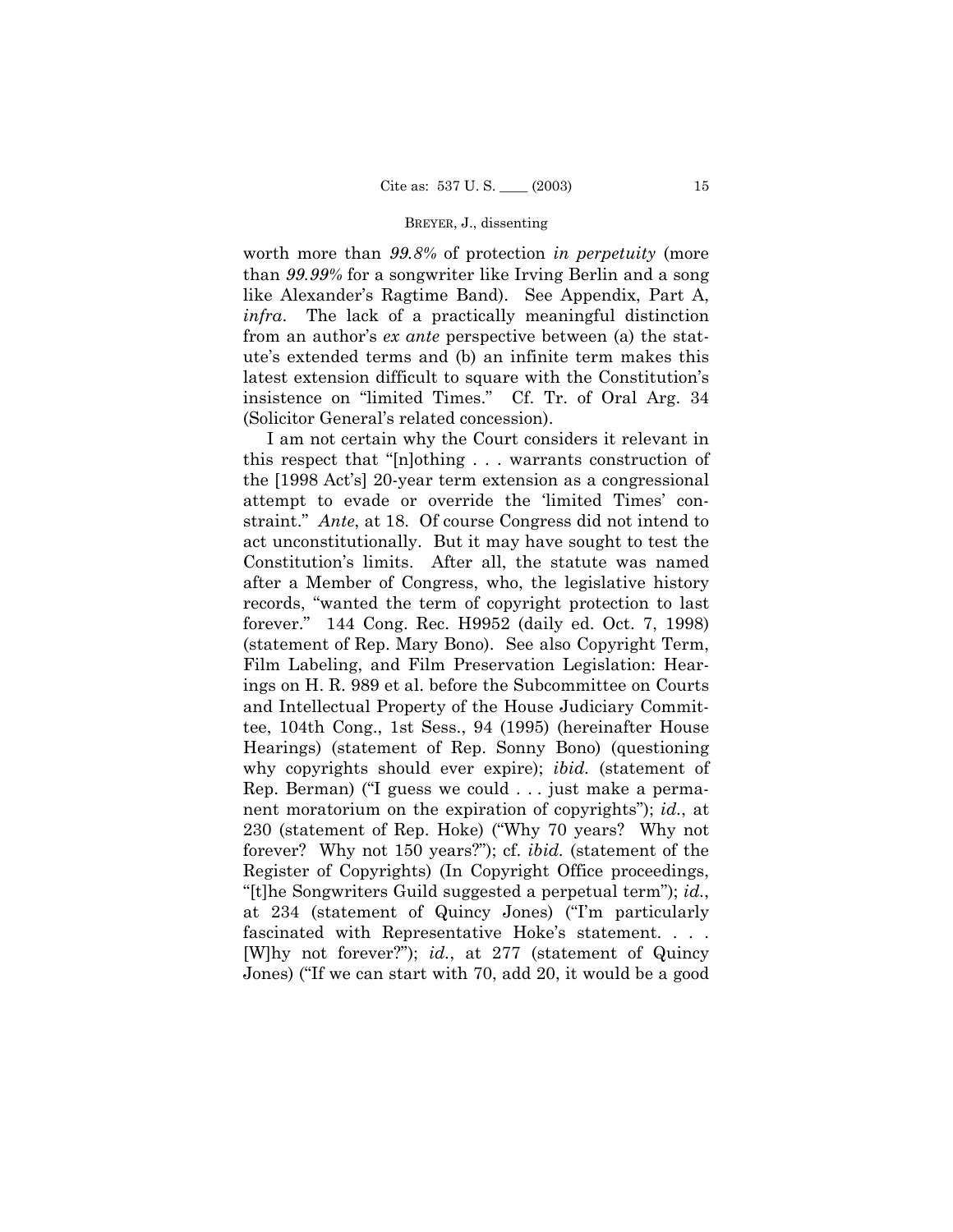start"). And the statute ended up creating a term so long that (were the vesting of 19th-century real property at issue) it would typically violate the traditional rule against perpetuities. See 10 R. Powell, Real Property  $\S$ [71.02[2]-[3], p. 71–11 (M. Wolf ed. 2002) (traditional rule that estate must vest, if at all, within lives in being plus 21 years); cf. *id.*  $\S71.03$ , p.  $71-15$  (modern statutory perpetuity term of 90 years, 5 years shorter than 95-year copyright terms).

In any event, the incentive-related numbers are far too small for Congress to have concluded rationally, even with respect to new works, that the extension's economicincentive effect could justify the serious expression-related harms earlier described. See Part II-B, *supra*. And, of course, in respect to works already created—the source of many of the harms previously described—the statute *creates no economic incentive at all.* See *ante*, at 5–6 (STEVENS, J., dissenting).

Second, the Court relies heavily for justification upon international uniformity of terms. *Ante*, at 4, 14–15. Although it can be helpful to look to international norms and legal experience in understanding American law, cf. *Printz* v. *U. S.*, 521 U. S. 898, 977 (1997) (BREYER, J., dissenting), in this case the justification based upon foreign rules is surprisingly weak. Those who claim that significant copyright-related benefits flow from greater international uniformity of terms point to the fact that the nations of the European Union have adopted a system of copyright terms uniform among themselves. And the extension before this Court implements a term of life plus 70 years that appears to conform with the European standard. But how does "uniformity" help to justify this statute?

Despite appearances, the statute does *not* create a uniform American-European term with respect to the lion's share of the economically significant works that it af-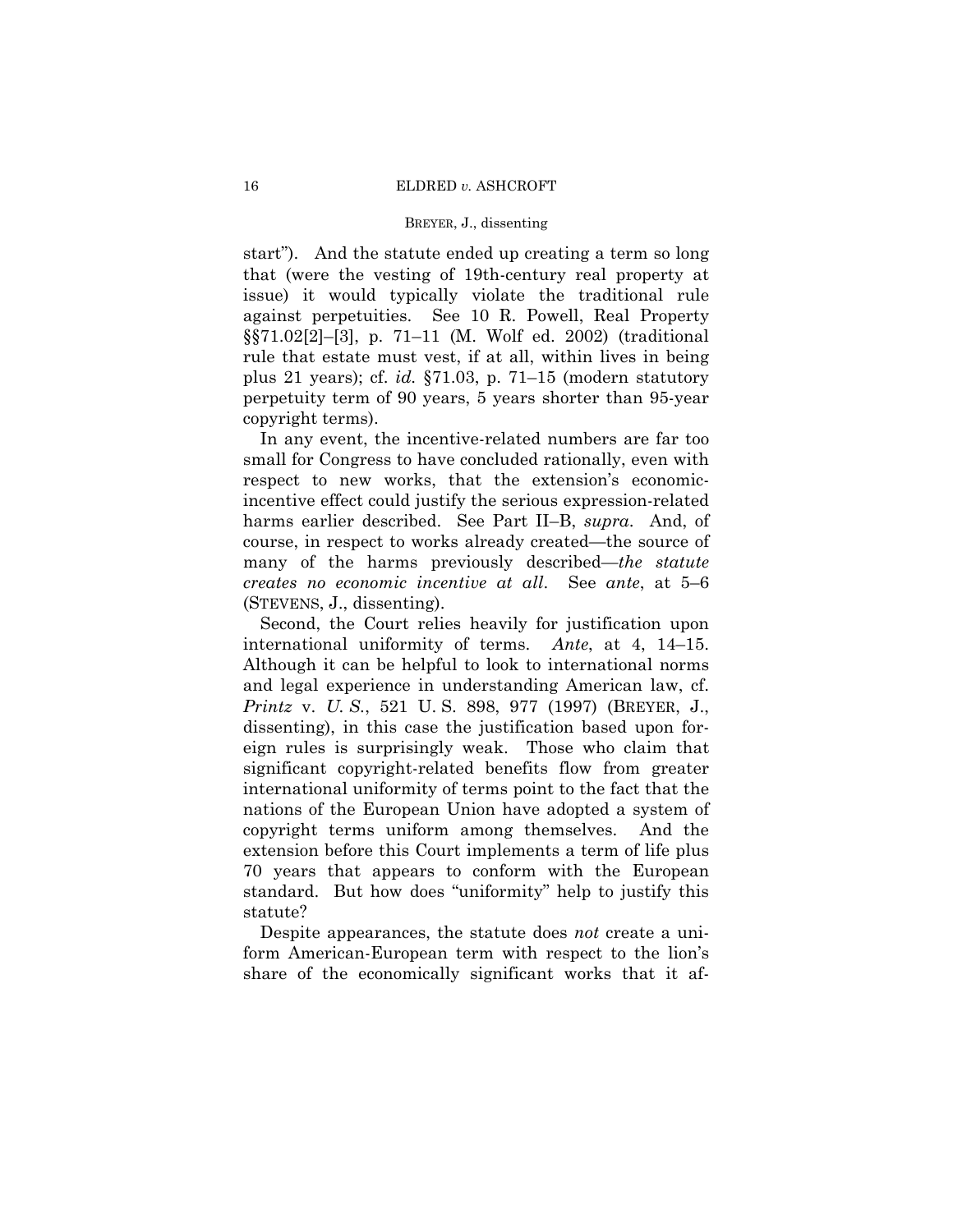fects—all works made "for hire" and all existing works created prior to 1978. See Appendix, Part B, *infra*. With respect to those works the American statute produces an extended term of 95 years while comparable European rights in "for hire" works last for periods that vary from 50 years to 70 years to life plus 70 years. Compare 17 U. S. C.  $\S$  $302(c)$ ,  $304(a)$ –(b) with Council Directive 93/98/EEC of 29 October 1993 Harmonizing the Term of Protection of Copyright and Certain Related Rights, Arts. 1–3, 1993 Official J. Eur. Cmty. 290 (hereinafter EU Council Directive 93/98). Neither does the statute create uniformity with respect to anonymous or pseudonymous works. Compare 17 U.S.C.  $\S$ \$302(c), 304(a)–(b) with EU Council Directive 93/98, Art. 1.

The statute does produce uniformity with respect to copyrights in new, post-1977 works attributed to natural persons. Compare 17 U. S. C. ß302(a) with EU Council Directive 93/98, Art. 1(1). But these works constitute only a subset (likely a minority) of works that retain commercial value after 75 years. See Appendix, Part B, *infra*. And the fact that uniformity comes so late, if at all, means that bringing American law into conformity with this particular aspect of European law will neither encourage creation nor benefit the long-dead author in any other important way.

What benefit, then, might this partial future uniformity achieve? The majority refers to "greater incentive for American and other authors to create and disseminate their work in the United States," and cites a law review article suggesting a need to "avoid competitive disadvantages.<sup>"</sup> Ante, at 15. The Solicitor General elaborates on this theme, postulating that because uncorrected disuniformity would permit Europe, not the United States, to hold out the prospect of protection lasting for "life plus 70" years" (instead of "life plus 50 years"), a potential author might decide to publish initially in Europe, delaying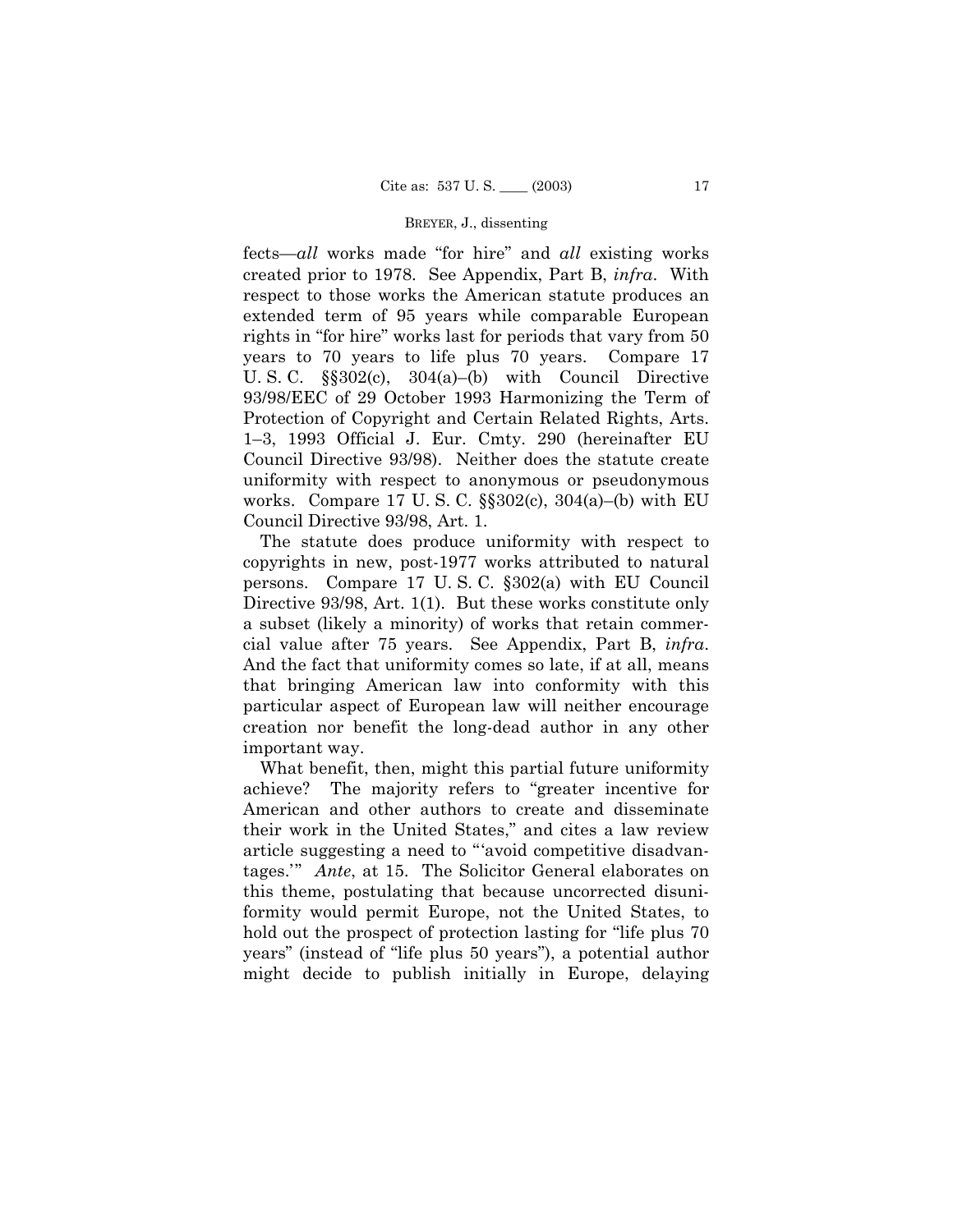American publication. Brief for Respondent 38. And the statute, by creating a uniformly longer term, corrects for the disincentive that this disuniformity might otherwise produce.

That disincentive, however, could not possibly bring about serious harm of the sort that the Court, the Solicitor General, or the law review author fears. For one thing, it is unclear just who will be hurt and how, should American publication come second—for the Berne Convention still offers full protection as long as a second publication is delayed by 30 days. See Berne Conv. Arts. 3(4), 5(4). For another, few, if any, potential authors would turn a "where to publish" decision upon this particular difference in the length of the copyright term. As we have seen, the present commercial value of any such difference amounts at most to comparative pennies. See *supra*, at 13–14. And a commercial decision that turned upon such a difference would have had to have rested previously upon a knife edge so fine as to be invisible. A rational legislature could not give major weight to an invisible, likely nonexistent incentive-related effect.

But if there is no incentive-related benefit, what is the benefit of the future uniformity that the statute only partially achieves? Unlike the Copyright Act of 1976, this statute does not constitute part of an American effort to conform to an important international treaty like the Berne Convention. See H. R. Rep. No.  $94-1476$ , pp. 135  $136$  (1976) (The 1976 Act's life-plus-50 term was "required for adherence to the Berne Convention"); S. Rep. No.  $94-$ 473, p. 118 (1975) (same). Nor does European acceptance of the longer term seem to reflect more than special European institutional considerations, *i.e.*, the needs of, and the international politics surrounding, the development of the European Union. House Hearings 230 (statement of the Register of Copyrights);  $id.$ , at 396–398 (statement of J. Reichman). European and American copyright law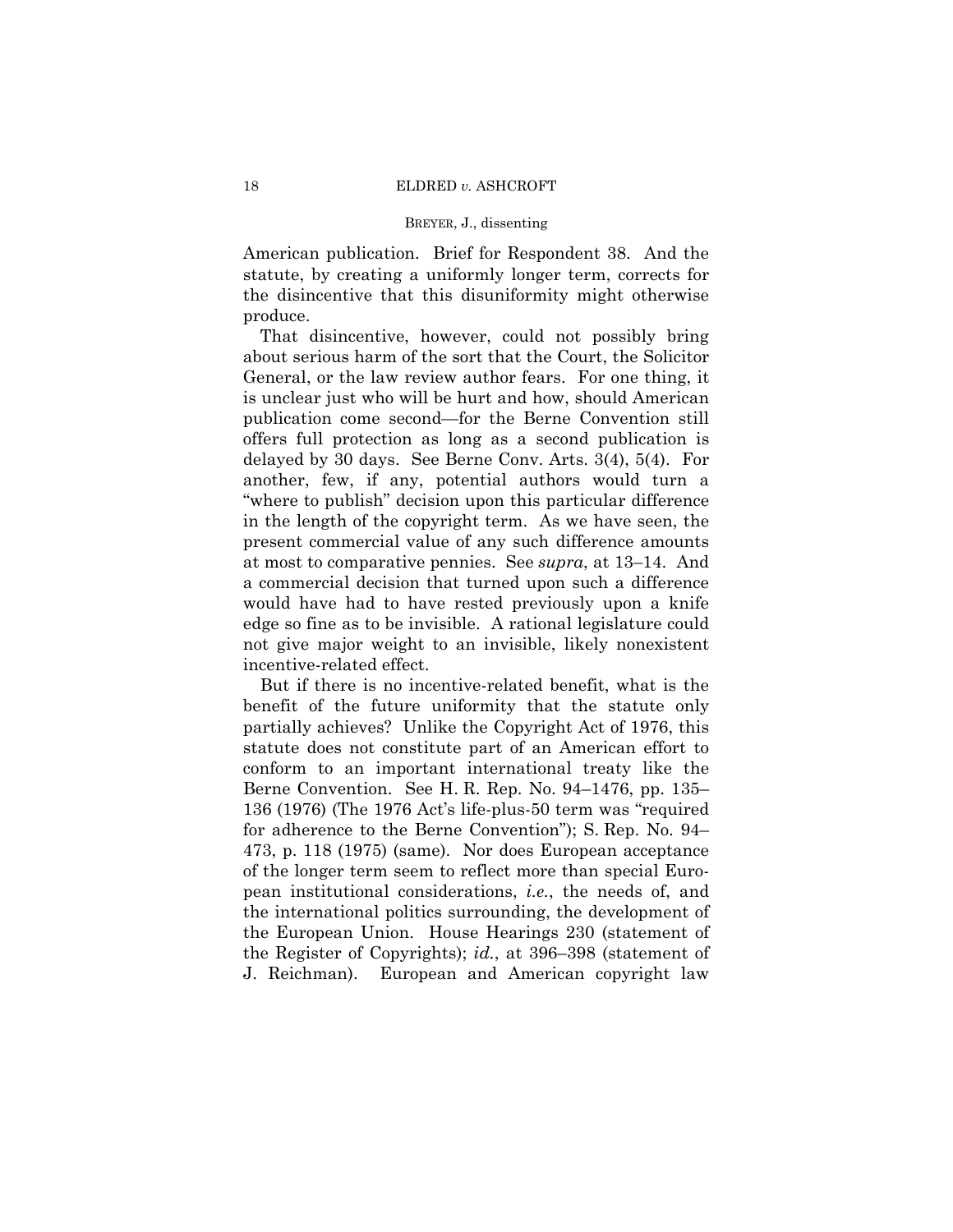have long coexisted despite important differences, including Europe's traditional respect for authors' "moral rights" and the absence in Europe of constitutional restraints that restrict copyrights to "limited Times." See, *e.g.*, Kwall, Copyright and the Moral Right: Is an American Marriage Possible? 38 Vand. L. Rev. 1,  $1-3$  (1985) (moral rights); House Hearings 187 (testimony of the Register of Copyrights) (" $l$ imited [T $l$ ]imes").

In sum, the partial, future uniformity that the 1998 Act promises cannot reasonably be said to justify extension of the copyright term for new works. And concerns with uniformity cannot possibly justify the extension of the new term to older works, for the statute there creates no uniformity at all.

Third, several publishers and filmmakers argue that the statute provides incentives to *those who act as publishers* to republish and to redistribute older copyrighted works. This claim cannot justify this statute, however, because the rationale is inconsistent with the basic purpose of the Copyright Clause—as understood by the Framers and by this Court. The Clause assumes an initial grant of monopoly, designed primarily to encourage creation, followed by termination of the monopoly grant in order to promote dissemination of already-created works. It assumes that it is the *disappearance* of the monopoly grant, not its *perpetuation,* that will, on balance, promote the dissemination of works already in existence. This view of the Clause does not deny the empirical possibility that grant of a copyright monopoly to the heirs or successors of a longdead author could *on occasion* help publishers resurrect the work, say, of a long-lost Shakespeare. But it does deny Congress the Copyright Clause power to base its actions primarily upon that empirical possibility—lest copyright grants become perpetual, lest on balance they restrict dissemination, lest too often they seek to bestow benefits that are solely retroactive.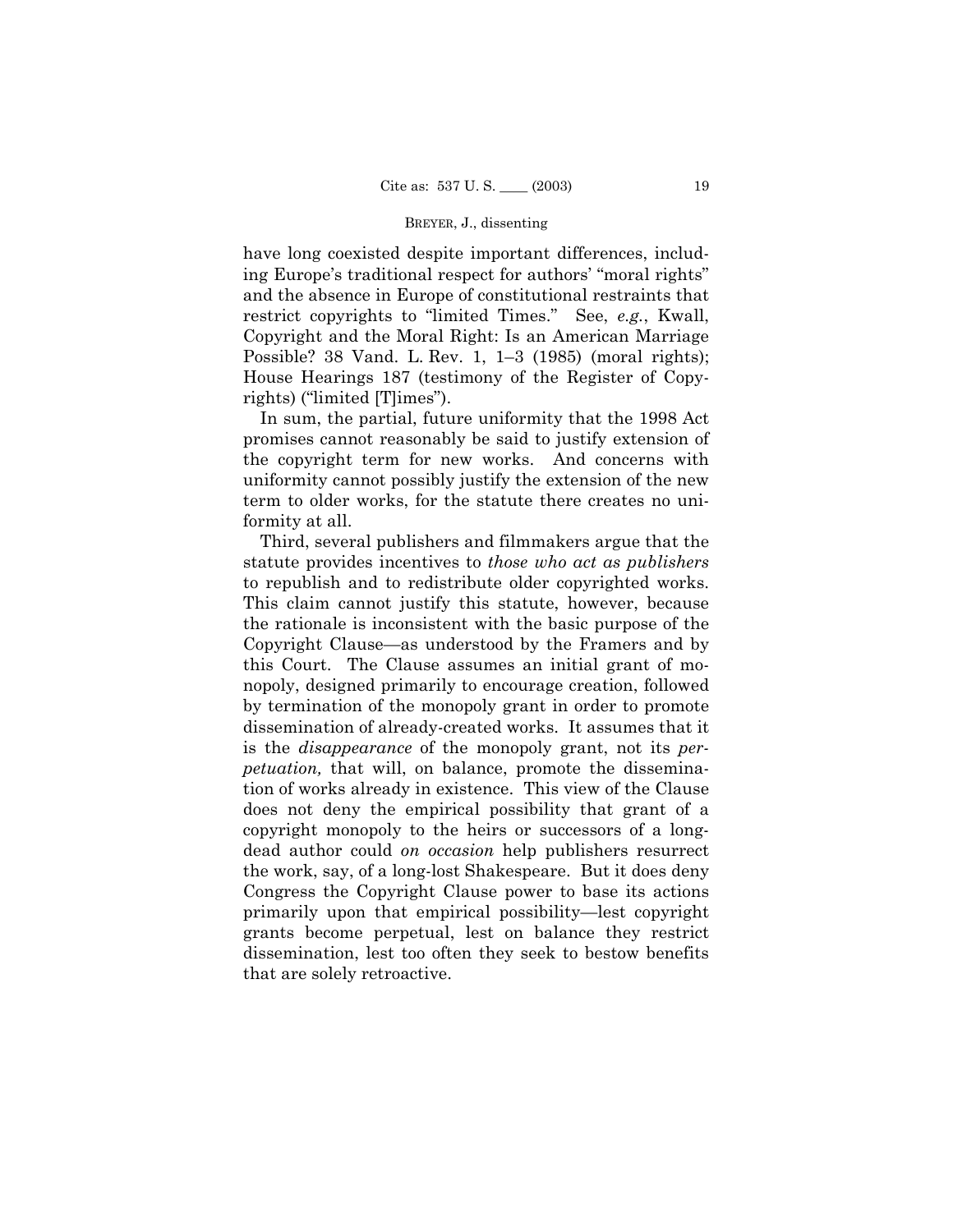#### ELDRED v. ASHCROFT

#### BREYER, J., dissenting

This view of the Clause finds strong support in the writings of Madison, in the antimonopoly environment in which the Framers wrote the Clause, and in the history of the Clause's English antecedent, the Statute of Anne—a statute which sought to break up a publishers' monopoly by offering, as an alternative, an author's monopoly of limited duration. See Patterson, Understanding the Copyright Clause, 47 J. Copyright Society 365, 379 (2000) (Statute of Anne); L. Patterson, Copyright in Historical Perspective 144–147 (1968) (same); Madison on Monopolies 756–757; Papers of Thomas Jefferson 442–443; The Constitutional Convention and the Formation of the Union 334, 338 (W. Solberg 2d ed. 1990); see also *supra*, at 5.

This view finds virtually conclusive support in the Court's own precedents. See Sony, 464 U.S., at 429 (The Copyright Clause is "intended . . . to allow the public  $access \dots$  after the limited period of exclusive control"); *Stewart*, 495 U.S., at 228 (The copyright term is limited to avoid "permanently depriveling" the public of "the fruits of an artist's labors"); see also *supra*, at 4.

This view also finds textual support in the Copyright Clause's word "limited." Cf. J. Story, Commentaries on the Constitution §558, p. 402 (R. Rotunda & J. Nowak eds. 1987) (The Copyright Clause benefits the public in part because it "admit[s] the people at large, after a short interval, to the full possession and enjoyment of all writings . . . without restraint" (emphasis added)). It finds added textual support in the word "Authors," which is difficult to reconcile with a rationale that rests entirely upon incentives given to publishers perhaps long after the death of the work's creator. Cf. Feist Publications, Inc. v. Rural Telephone Service Co., 499 U.S. 340, 346–347 (1991).

It finds empirical support in sources that underscore the wisdom of the Framers' judgment. See CRS Report 3 ("New, cheaper editions can be expected when works)" come out of copyright"); see also Part II-B, supra. And it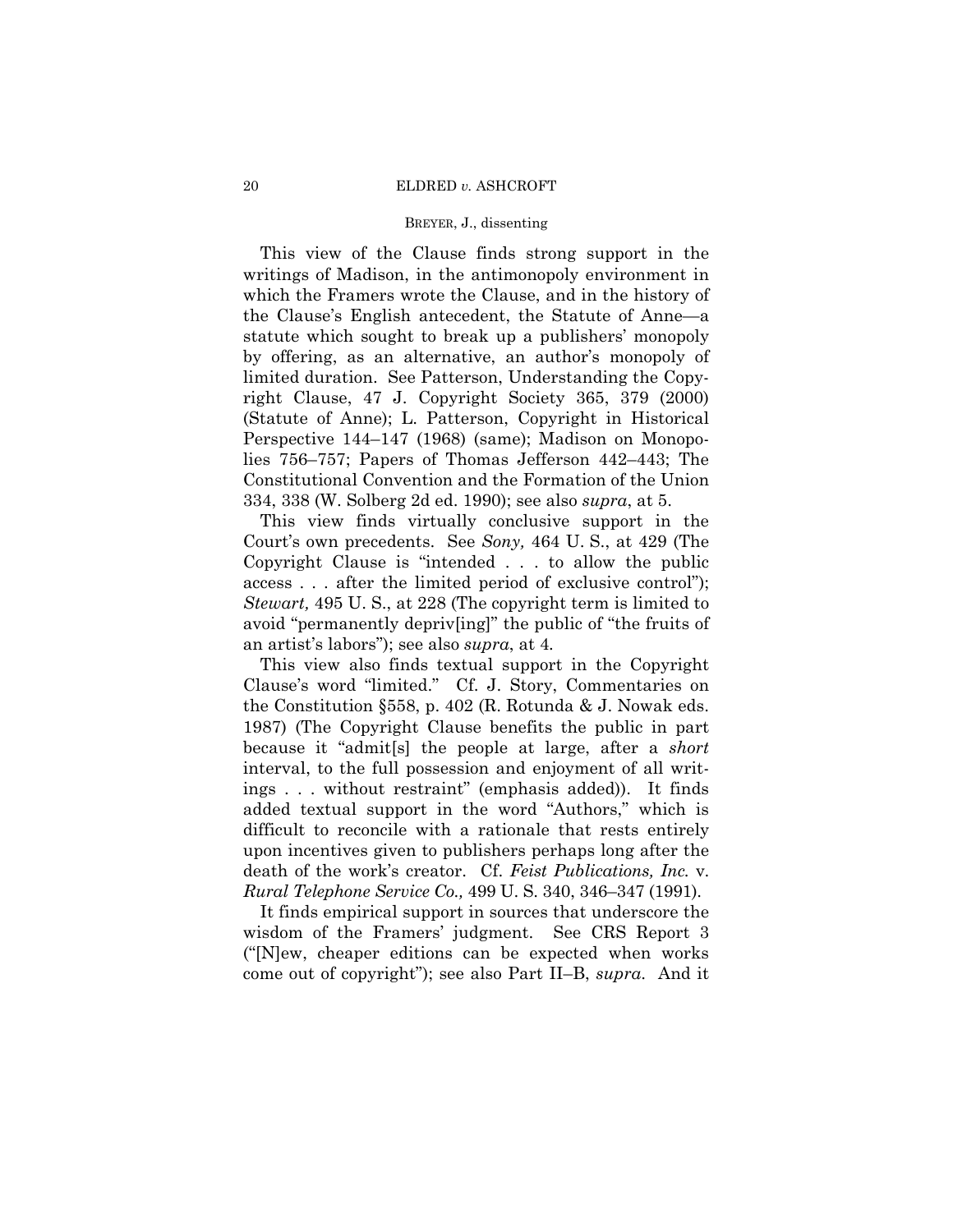draws logical support from the endlessly self-perpetuating nature of the publishers' claim and the difficulty of finding any kind of logical stopping place were this Court to accept such a uniquely publisher-related rationale. (Would it justify continuing to extend copyrights indefinitely, say, for those granted to F. Scott Fitzgerald or his lesser known contemporaries? Would it not, in principle, justify continued protection of the works of Shakespeare, Melville, Mozart, or perhaps Salieri, Mozart's currently less popular contemporary? Could it justify yet further extension of the copyright on the song Happy Birthday to You (melody first published in 1893, song copyrighted after litigation in 1935), *still in effect* and currently owned by a subsidiary of AOL Time Warner? See Profitable "Happy Birthday," Times of London, Aug. 5, 2000, p. 6.)

Given this support, it is difficult to accept the conflicting rationale that the publishers advance, namely that extension, rather than limitation, of the grant will, by rewarding publishers with a form of monopoly, promote, rather than retard, the dissemination of works already in existence. Indeed, given these considerations, this rationale seems constitutionally perverse—unable, constitutionally speaking, to justify the blanket extension here at issue. Cf. *ante*, at 20 (STEVENS, J., dissenting).

Fourth, the statute's legislative history suggests another possible justification. That history refers frequently to the financial assistance the statute will bring the entertainment industry, particularly through the promotion of exports. See, *e.g.*, S. Rep. No. 104–315, p. 3 (1996) ("The purpose of this bill is to ensure adequate copyright protection for American works in foreign nations and the continued economic benefits of a healthy surplus balance of tradeî); 144 Cong. Rec., at H9951 (statement of Rep. Foley) (noting "the importance of this issue to America's creative community," "[w]hether it is Sony, BMI, Disney" or other companies). I recognize that Congress has some-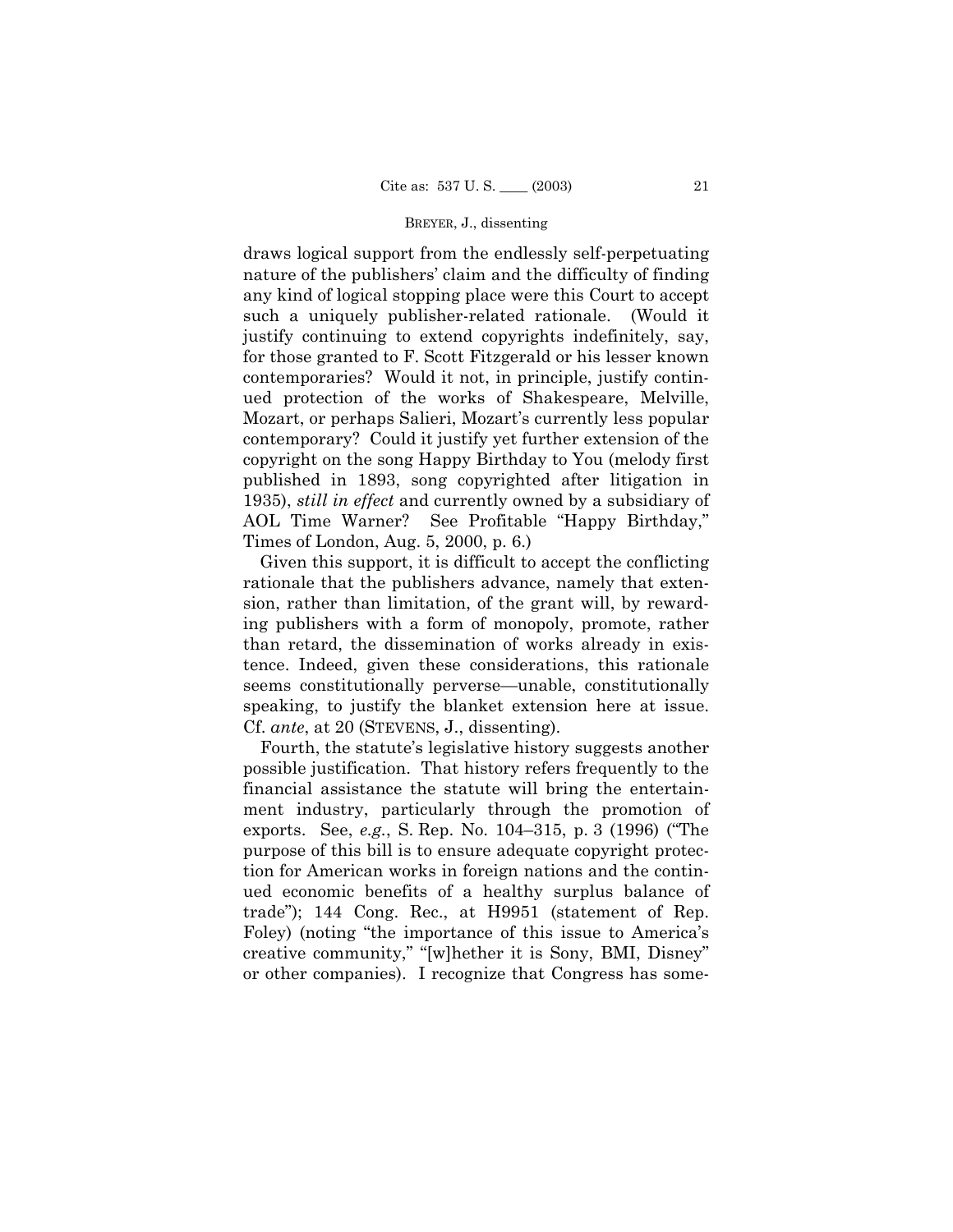### 22 ELDRED *v.* ASHCROFT

#### BREYER, J., dissenting

times found that suppression of competition will help Americans sell abroad—though it has simultaneously taken care to protect American buyers from higher domestic prices. See, *e.g.*, Webb-Pomerene Act (Export Trade), 40 Stat. 516, as amended, 15 U.S.C. §§61-65; see also IA P. Areeda & H. Hovenkamp, Antitrust Law ¶251a, pp.  $134-137$  (2d ed. 2000) (criticizing export cartels). In doing so, however, Congress has exercised its commerce, not its copyright, power. I can find nothing in the Copyright Clause that would authorize Congress to enhance the copyright grant's monopoly power, likely leading to higher prices both at home and abroad, *solely* in order to produce higher foreign earnings. That objective is not a *copyright* objective. Nor, standing alone, is it related to any other objective more closely tied to the Clause itself. Neither can higher corporate profits alone justify the grant's enhancement. The Clause seeks public, not private, benefits.

Finally, the Court mentions as possible justifications "demographic, economic, and technological changes"—by which the Court apparently means the facts that today people communicate with the help of modern technology, live longer, and have children at a later age. *Ante*, at 16, and n. 14. The first fact seems to argue not for, but instead against, extension. See Part II-B, *supra*. The second fact seems already corrected for by the 1976 Act's life-plus-50 term, which automatically grows with lifespans. Cf. Department of Health and Human Services, Centers for Disease Control and Prevention, Deaths: Final Data for 2000 (2002) (Table 8) (reporting a 4-year increase in expected lifespan between 1976 and 1998). And the third fact—that adults are having children later in life—is a makeweight at best, providing no explanation of why the  $1976$  Act's term of 50 years after an author's death—a longer term than was available to authors themselves for most of our Nation's history—is an insufficient potential bequest. The weakness of these final rationales simply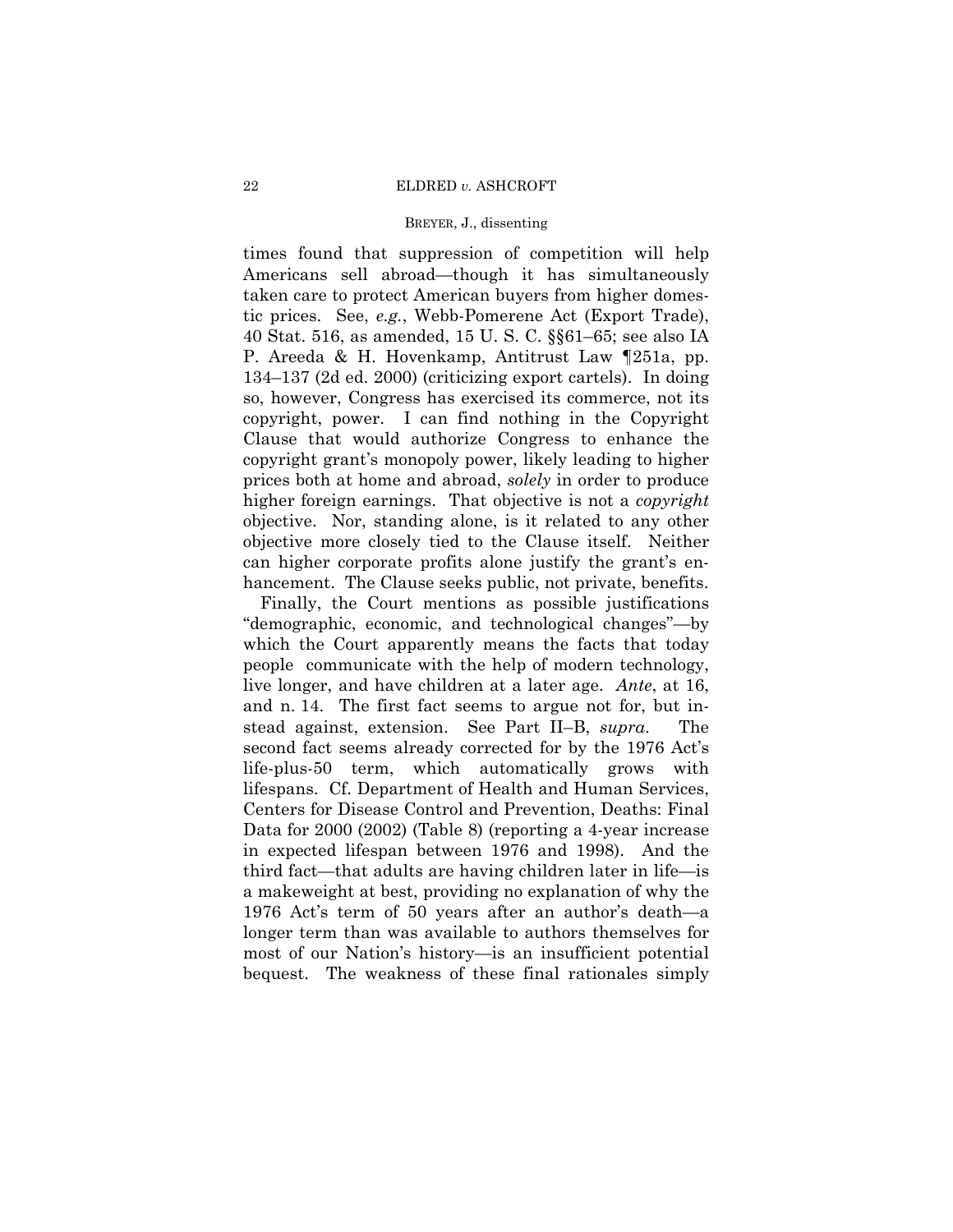underscores the conclusion that emerges from consideration of earlier attempts at justification: There is no legitimate, serious copyright-related justification for this statute.

### III

The Court is concerned that our holding in this case not inhibit the broad decisionmaking leeway that the Copyright Clause grants Congress. *Ante*, at  $13-14$ ,  $17$ ,  $31-32$ . It is concerned about the implications of today's decision for the Copyright Act of 1976—an Act that changed copyright's basic term from 56 years (assuming renewal) to life of the author plus 50 years, *ante*, at 3. *Ante*, at 31. It is concerned about having to determine just how many years of copyright is too many—a determination that it fears would require it to find the "right" constitutional number, a task for which the Court is not well suited. See *ante*, at 32; but cf. *ante*, at 19, n. 17.

I share the Court's initial concern, about intrusion upon the decisionmaking authority of Congress. See *ante*, at 14, n. 10. But I do not believe it intrudes upon that authority to find the statute unconstitutional on the basis of (1) a legal analysis of the Copyright Clause's objectives, see *supra*, at  $4-6$ ,  $19-21$ ; (2) the total implausibility of any incentive effect, see *supra*, at 13–16; and (3) the statute's apparent failure to provide significant international uniformity, see *supra*, at 16–19. Nor does it intrude upon congressional authority to consider rationality in light of the expressive values underlying the Copyright Clause, related as it is to the First Amendment, and given the constitutional importance of correctly drawing the relevant Clause/Amendment boundary. *Supra*, at 2–4. We cannot avoid the need to examine the statute carefully by saying that "Congress has not altered the traditional contours of copyright protection,<sup>n</sup> ante, at 31, for the sentence points to the question, rather than the answer. Nor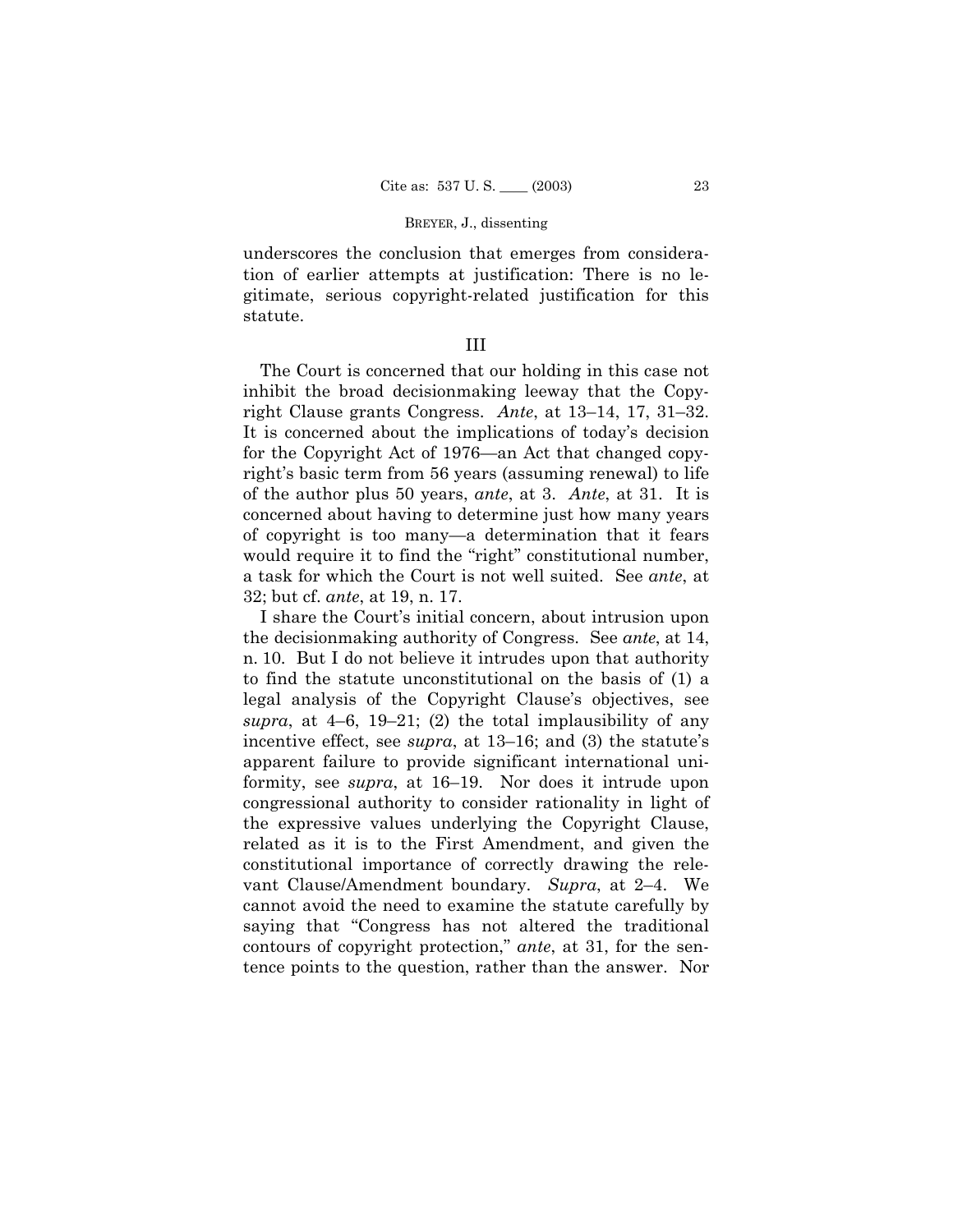should we avoid that examination here. That degree of judicial vigilance—at the far outer boundaries of the Clause—is warranted if we are to avoid the monopolies and consequent restrictions of expression that the Clause, read consistently with the First Amendment, seeks to preclude. And that vigilance is all the more necessary in a new Century that will see intellectual property rights and the forms of expression that underlie them play an ever more important role in the Nation's economy and the lives of its citizens.

I do not share the Court's concern that my view of the 1998 Act could automatically doom the 1976 Act. Unlike the present statute, the 1976 Act thoroughly revised copyright law and enabled the United States to join the Berne Convention—an international treaty that requires the 1976 Act's basic life-plus-50 term as a condition for substantive protections from a copyright's very inception, Berne Conv. Art. 7(1). Consequently, the balance of copyright-related harms and benefits there is far less onesided. The same is true of the 1909 and 1831 Acts, which, in any event, provided for maximum terms of 56 years or 42 years while requiring renewal after 28 years, with most copyrighted works falling into the public domain after that 28-year period, well before the putative maximum terms had elapsed. See *ante*, at 3; Statistical History 956–957. Regardless, the law provides means to protect those who have reasonably relied upon prior copyright statutes. See *Heckler* v. *Mathews,* 465 U. S. 728, 746 (1984). And, in any event, we are not here considering, and we need not consider, the constitutionality of other copyright statutes.

Neither do I share the Court's aversion to line-drawing in this case. Even if it is difficult to draw a single clear bright line, the Court could easily decide (as I would decide) that this particular statute simply goes too far. And such examples—of what goes too far—sometimes offer better constitutional guidance than more absolute-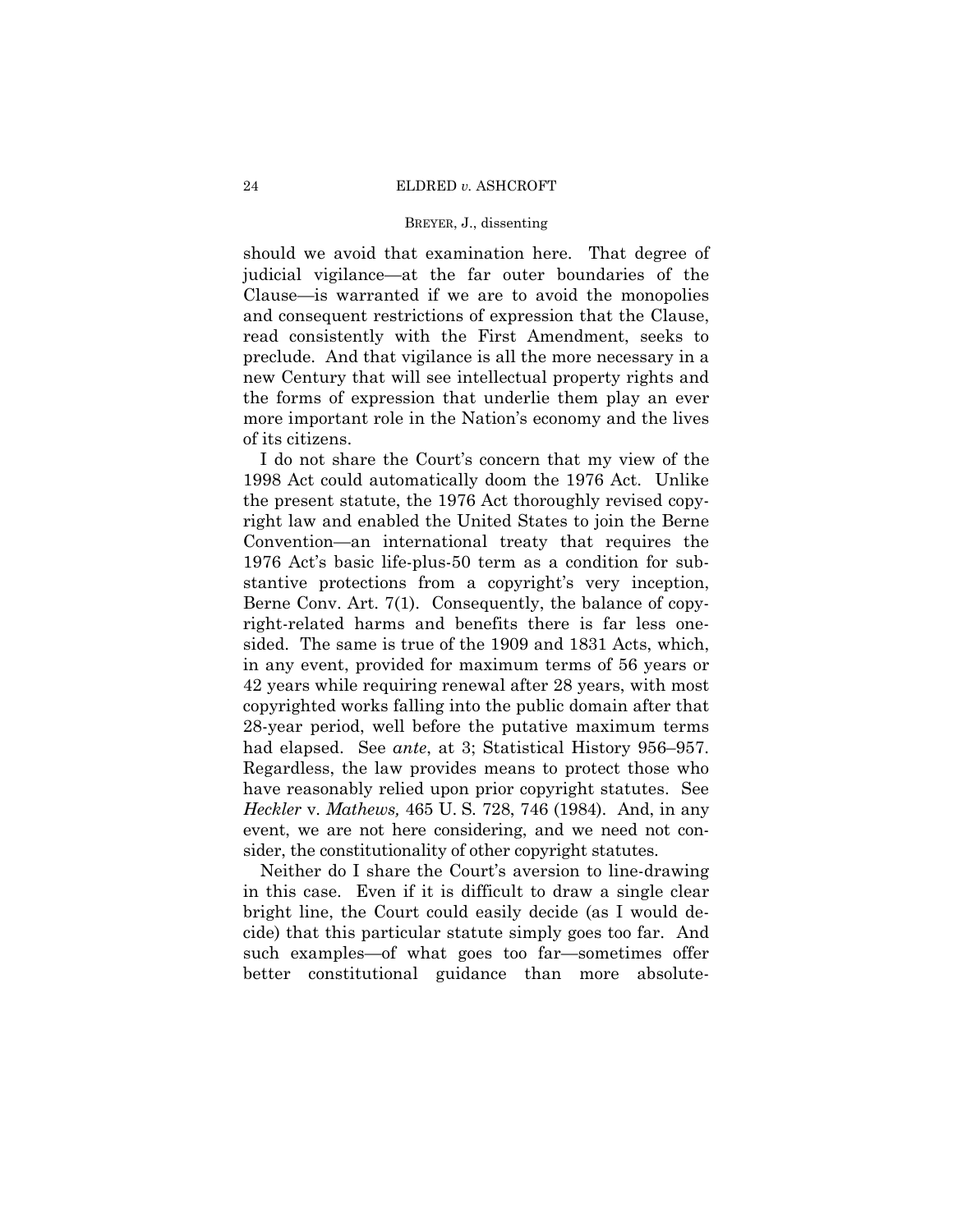sounding rules. In any event, "this Court sits" in part to decide when a statute exceeds a constitutional boundary. See *Panhandle Oil,* 277 U. S., at 223 (Holmes, J., dissenting). In my view, "[t]ext, history, and precedent," ante, at 7–8, support both the need to draw lines in general and the need to draw the line here short of this statute. See *supra*, at 1–6, 19–21. But see *ante*, at 8, n. 4.

Finally, the Court complains that I have not  $ire$ strained" my argument or "train[ed my] fire, as petitioners do, on Congressí choice to place existing and future copyrights in parity.î *Ante*, at 2, n. 1, and 8, n. 4. The reason that I have not so limited my argument is my willingness to accept, for purposes of this opinion, the Court's understanding that, for reasons of "[j]ustice, policy, and equity"—as well as established historical practice—it is not "categorically beyond Congress' authority" to "exten[d] the duration of existing copyrights" to achieve such parity. *Ante*, at 13 (internal quotation marks omitted). I have accepted this view, however, only for argument's sake putting to the side, for the present, JUSTICE STEVENS' persuasive arguments to the contrary, *ante*, at 5–22 (dissenting opinion). And I make this assumption only to emphasize the lack of rational justification for the present statute. A desire for "parity" between  $A$  (old copyrights) and *B* (new copyrights) cannot justify extending *A* when there is no rational justification for extending *B*. At the very least, (if I put aside my rationality characterization) to ask *B* to support *A* here is like asking Tom Thumb to support Paul Bunyan's ox. Where the case for extending new copyrights is itself so weak, what "justice," what "policy," what "equity" can warrant the tolls and barriers that extension of existing copyrights imposes?

#### IV

This statute will cause serious expression-related harm. It will likely restrict traditional dissemination of copy-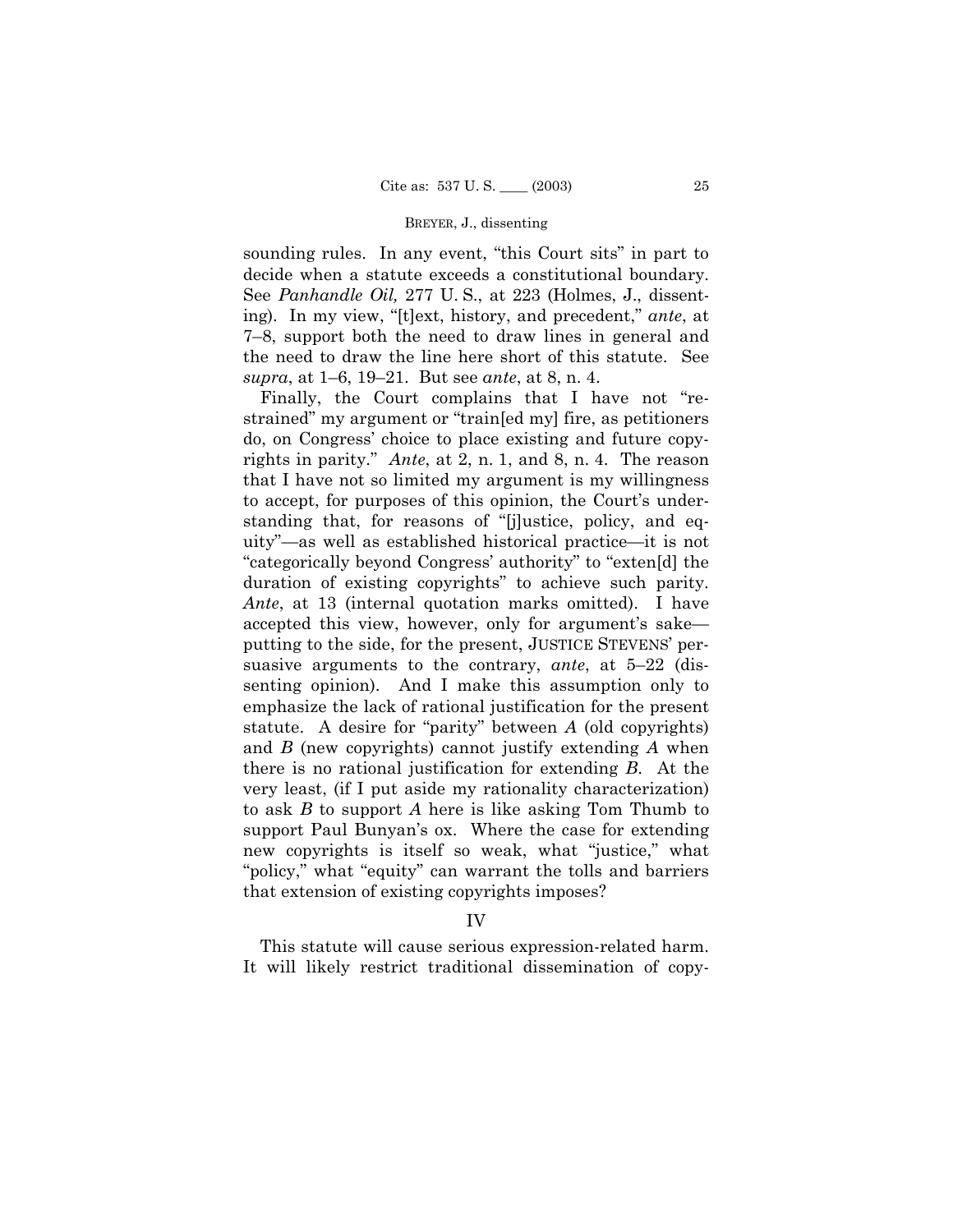#### 26 ELDRED *v.* ASHCROFT

### BREYER, J., dissenting

righted works. It will likely inhibit new forms of dissemination through the use of new technology. It threatens to interfere with efforts to preserve our Nation's historical and cultural heritage and efforts to use that heritage, say, to educate our Nationís children. It is easy to understand how the statute might benefit the private financial interests of corporations or heirs who own existing copyrights. But I cannot find any constitutionally legitimate, copyright-related way in which the statute will benefit the public. Indeed, in respect to existing works, the serious public harm and the virtually nonexistent public benefit could not be more clear.

I have set forth the analysis upon which I rest these judgments. This analysis leads inexorably to the conclusion that the statute cannot be understood rationally to advance a constitutionally legitimate interest. The statute falls outside the scope of legislative power that the Copyright Clause, read in light of the First Amendment, grants to Congress. I would hold the statute unconstitutional.

I respectfully dissent.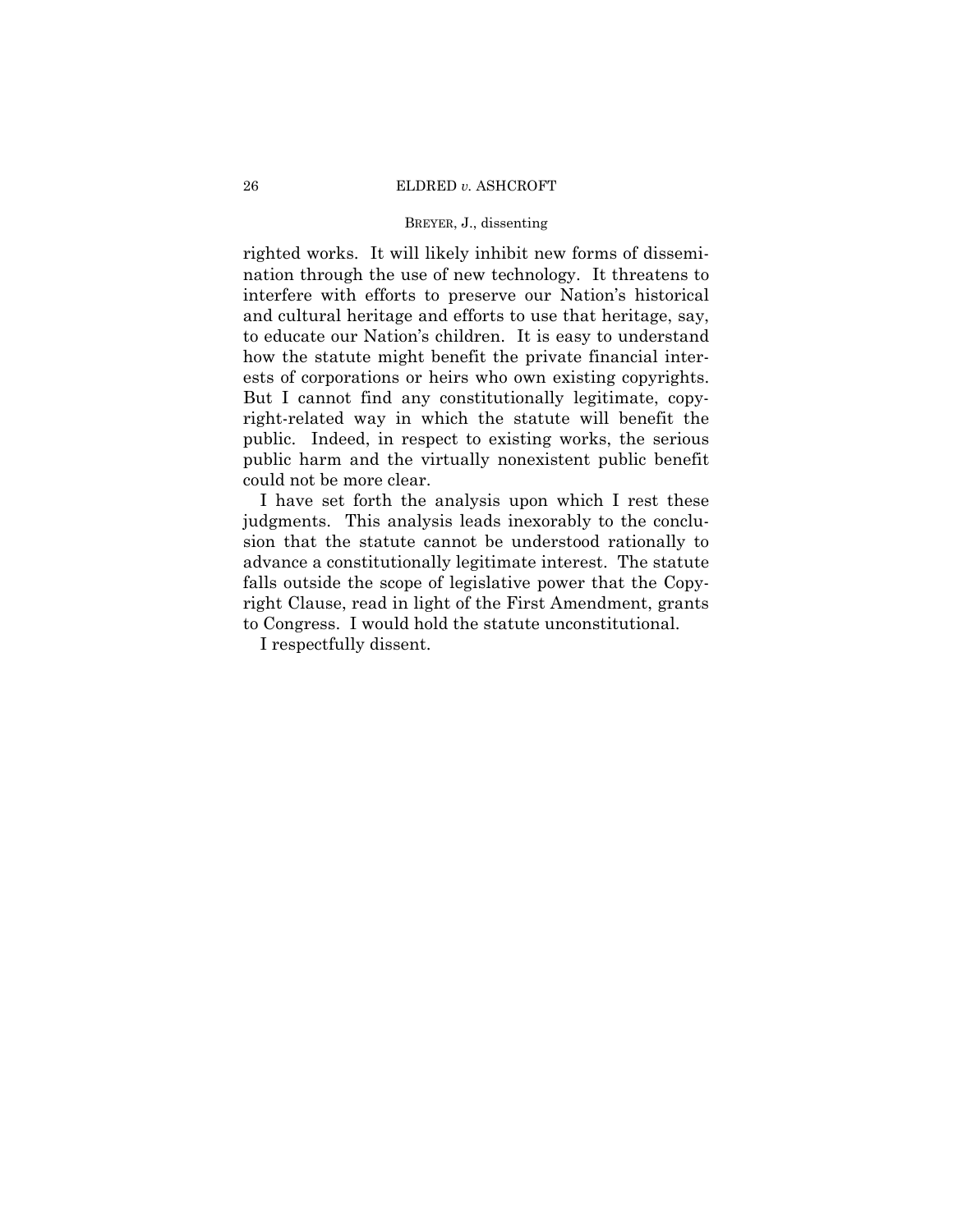Appendix to opinion of BREYER, J.

### APPENDIX TO OPINION OF BREYER, J.

### A

The text's estimates of the economic value of 1998 Act copyrights relative to the economic value of a perpetual copyright, supra, at  $14-15$ , as well as the incremental value of a 20-year extension of a 75-year term, *supra*, at  $13-14$ , rest upon the conservative future value and discount rate assumptions set forth in the brief of economist *amici*. Brief for George A. Akerlof et al. as *Amici Curiae* 5–7. Under these assumptions, if an author expects to live 30 years after writing a book, the copyright extension (by increasing the copyright term from "life of the author plus 50 years" to "life of the author plus 70 years") increases the author's expected income from that book—*i.e.*, the economic incentive to write—by no more than about 0.33%. *Id.*, at 6.

The text assumes that the extension creates a term of 95 years (the term corresponding to works made for hire and for all existing pre-1978 copyrights). Under the economists' conservative assumptions, the value of a 95-year copyright is slightly more than 99.8% of the value of a perpetual copyright. See also Tr. of Oral Arg. 50 (Petitioners' statement of the  $99.8\%$  figure). If a "life plus  $70$ " term applies, and if an author lives 78 years after creation of a work (as with Irving Berlin and Alexanderís Ragtime Band), the same assumptions yield a figure of 99.996%.

The most unrealistically conservative aspect of these assumptions, *i.e.*, the aspect most unrealistically favorable to the majority, is the assumption of a constant future income stream. In fact, as noted in the text, *supra*, at 7, uncontested data indicate that no author could rationally expect that a stream of copyright royalties will be constant forever. Indeed, only about 2% of copyrights can be ex-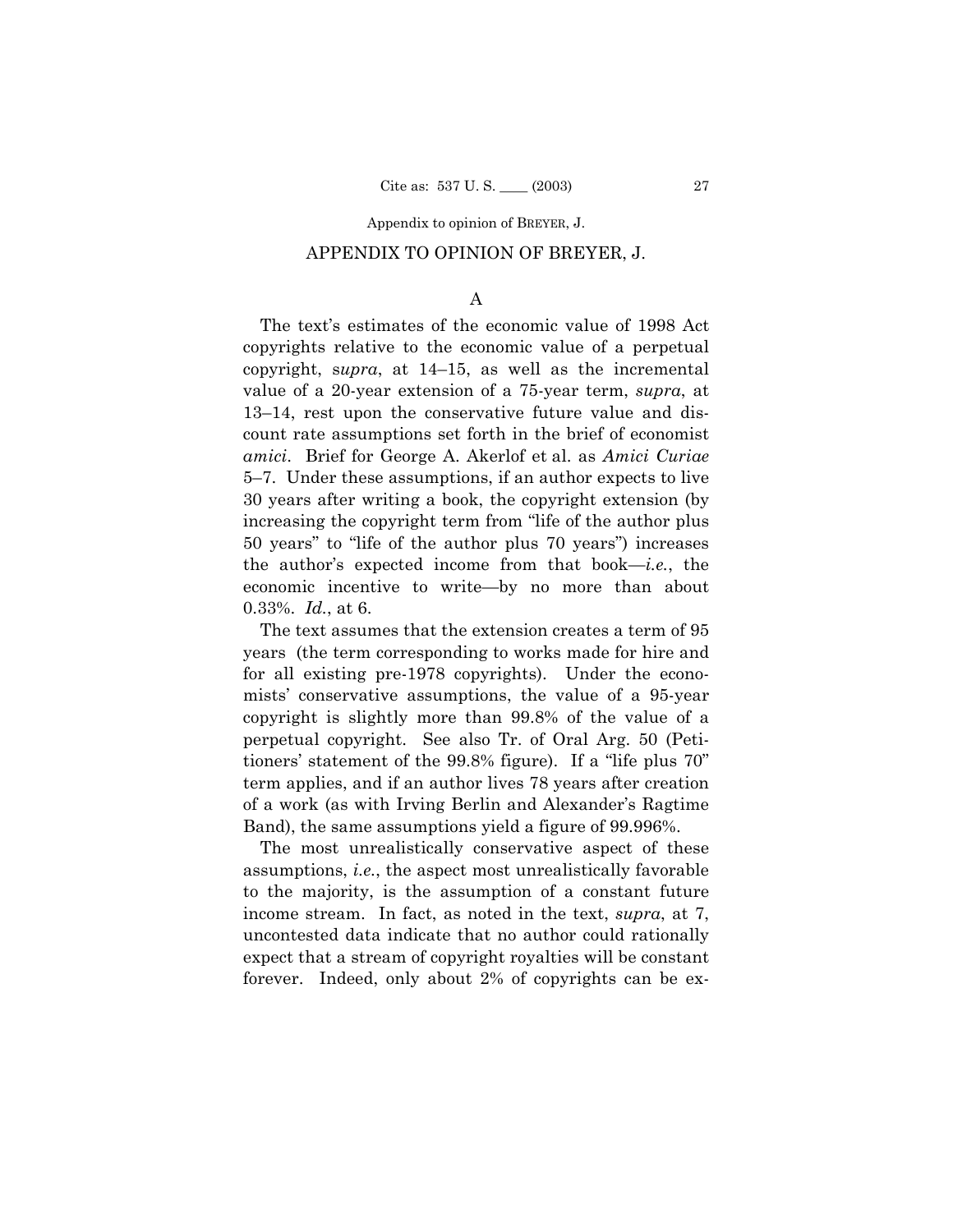#### 28 ELDRED *v.* ASHCROFT

#### Appendix to opinion of BREYER, J.

pected to retain commercial value at the end of 55 to 75 years. *Ibid.* Thus, in the overwhelming majority of cases, the ultimate value of the extension to copyright holders will be zero, and the economic difference between the extended copyright and a perpetual copyright will be zero.

Nonetheless, there remains a small 2% or so chance that a given work will remain profitable. The CRS Report suggests a way to take account of both that likelihood and the related "decay" in a work's commercial viability: Find the annual decay rate that corresponds to the percentage of works that become commercially unavailable in any given year, and then discount the revenue for each successive year accordingly. See CRS Report 7. Following this approach, if one estimates, conservatively, that a full 2% of all works survives at the end of 75 years, the corresponding annual decay rate is about 5%. I instead (and again conservatively) use the 3.8% decay rate the CRS has applied in the case of books whose copyrights were renewed between 1950 and 1970. *Ibid.* Using this 3.8% decay rate and the economist *amici*ís proposed 7% discount rate, the value of a 95-year copyright is more realistically estimated not as 99.8%, but as 99.996% of the value of a perpetual copyright. The comparable "Irving Berlin" figure is 99.99999%. (With a 5% decay rate, the figures are 99.999% and 99.999998%, respectively.) Even these figures seem likely to be underestimates in the sense that they assume that, if a work is still commercially available, it earns as much as it did in a year shortly after its creation.

B

Conclusions regarding the economic significance of "works made for hire" are judgmental because statistical information about the ratio of "for hire" works to all works is scarce. Cf. *Community for Creative Non-Violence* v. *Reid,* 490 U.S. 730, 737–738, n. 4 (1989). But we know that, as